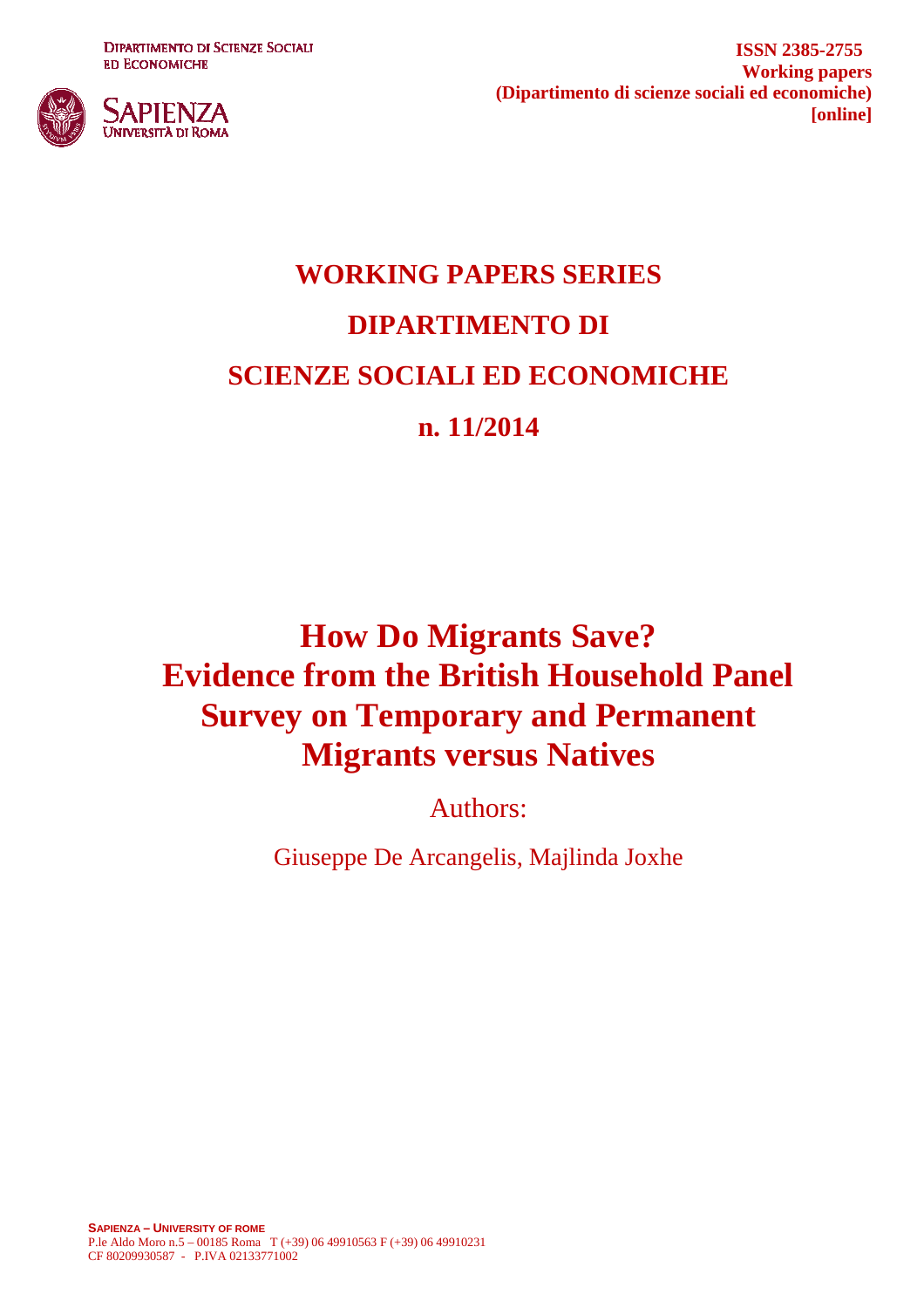# How Do Migrants Save? Evidence from the British Household Panel Survey on Temporary and Permanent Migrants versus Natives

Giuseppe De Arcangelis<sup>∗</sup> Majlinda Joxhe†

November 2014

#### Abstract

This paper investigates the saving behavior of migrants in UK across different dimensions, i.e. comparing temporary versus permanent migrants and migrants versus natives. Established theoretical predictions show that migrants save more when they plan to stay at destination only temporarily as target savers. Our empirical evidence takes into account the contemporaneous choice of savings and remittances. Moreover, when comparing the saving profiles of both natives and migrants, we uncover the weight of observable socio-economic characteristics other than income and wealth.

We use the British Household Panel Survey for the period 1991-2008. The estimation results confirm that temporary migrants have a propensity to save 26% per cent higher than permanent migrants in UK. We also introduce an index of financial capability adjusted for income and, when employing the Blinder-Oaxaca decomposition for the Tobit model of saving choice, migrants are more affected by other observable socialeconomic characteristics than natives.

JEL classification: F22; D91; C40

Keywords: Temporary Migration, Savings, Remittances, Blinder-Oaxaca Decomposition.

<sup>∗</sup>Dipartimento di Scienze Sociali ed Economiche (DISSE), Sapienza University of Rome, Italy; e-mail: giuseppe.dearcangelis@uniroma1.it

<sup>†</sup>Department of Economics and Social Science, American University of Rome John Cabot, Italy; e-mail: mjoxhe@johncabot.edu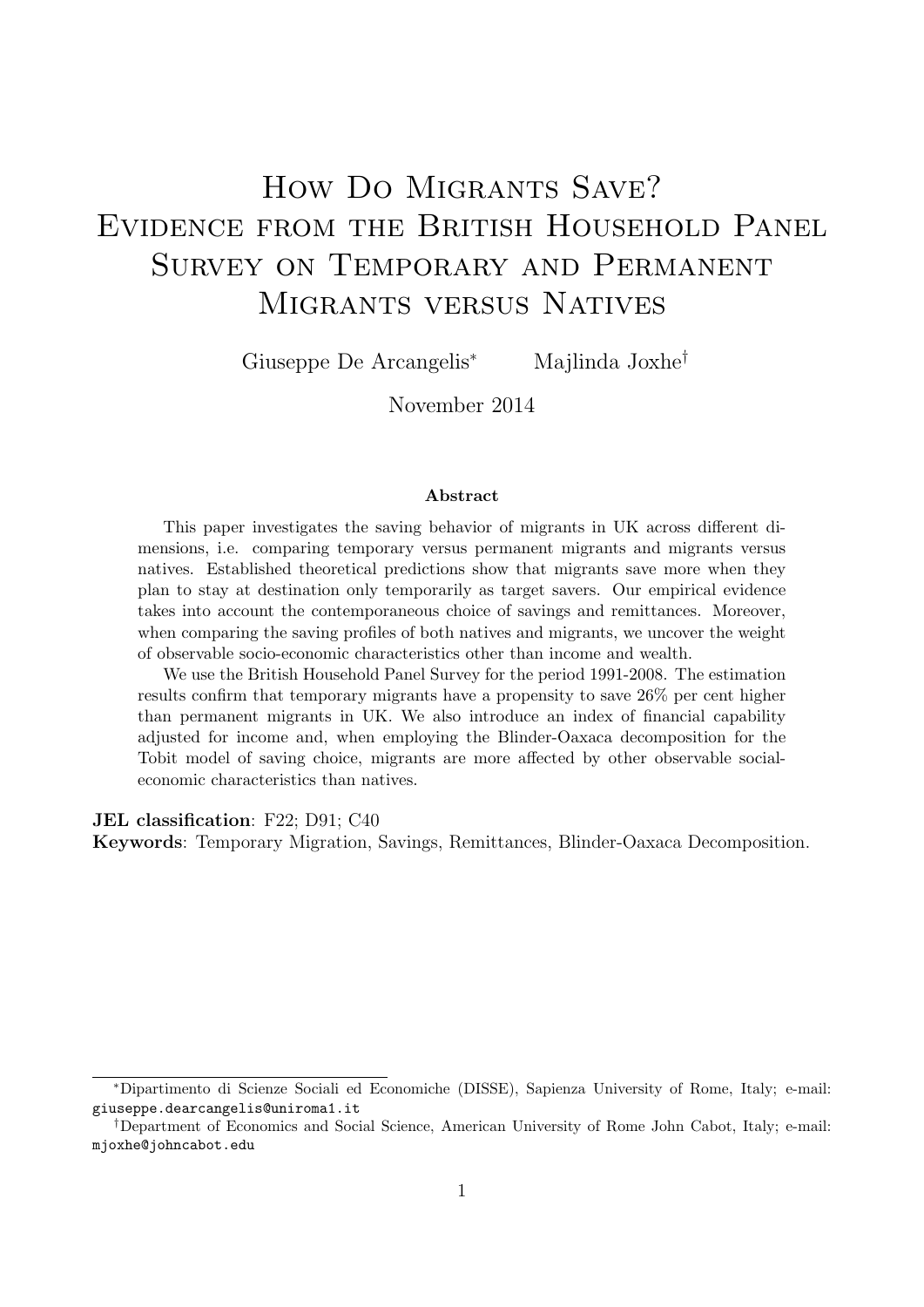### 1 Introduction and Literature Review

The economic literature on migration investigates earnings and employment status as good long-run indicators for the economic integration of migrants (Borjas (1995),Constant and Zimmermann (2005), Peri (2012)). Meanwhile, other authors e.g. (Bauer and Sinning (2011)) argue that also the level of private savings plays an important role since a higher propensity to save and invest financially in the destination country represents a strong signal of social assimilation.

However, migrants are heterogeneous in terms of their expected length of stay – temporary (or circular) versus permanent migrants as discussed in Lubotsky  $(2007)$  – and their ability or willingness to save may be different along this dimension (see Dustmann & Mestres, 2011).

The length of stay of migrants have relevant consequences on national savings when temporary and permanent migrants have different attitudes to savings in the destination country. Permanent migrants are expected to save and invest in the destination country as a typical life-cycle decision and their contributions will return to them when retiring in the same destination country. From the point of view of the inter-temporal computations, permanent migrants and natives are not different and the only leakage from the national savings may be represented by the money sent to the origin country for reasons discussed in the literature on remittances see Rapoport and Docquier (2006). Temporary migrants instead do not have any incentive to save and invest in the destination country, while they actually do especially with compulsory payments to national pension systems which are difficult to withdraw or carry back to the origin country.<sup>1</sup>

Besides the effects on the domestic labor markets, the contribution to national savings, foregone for migrants that decide to go back to the home country, is an additional reason why governments in destination countries tend to prefer temporary versus permanent migrants. For instance, countries like Germany or UK are moving toward a system that regulates the stock of immigrants preferring short-term visas.

However, recent evidence shows that the decision to stay permanently in the destination

<sup>&</sup>lt;sup>1</sup>See for instance Avato, Koettl, and Sabates-Wheeler (2010).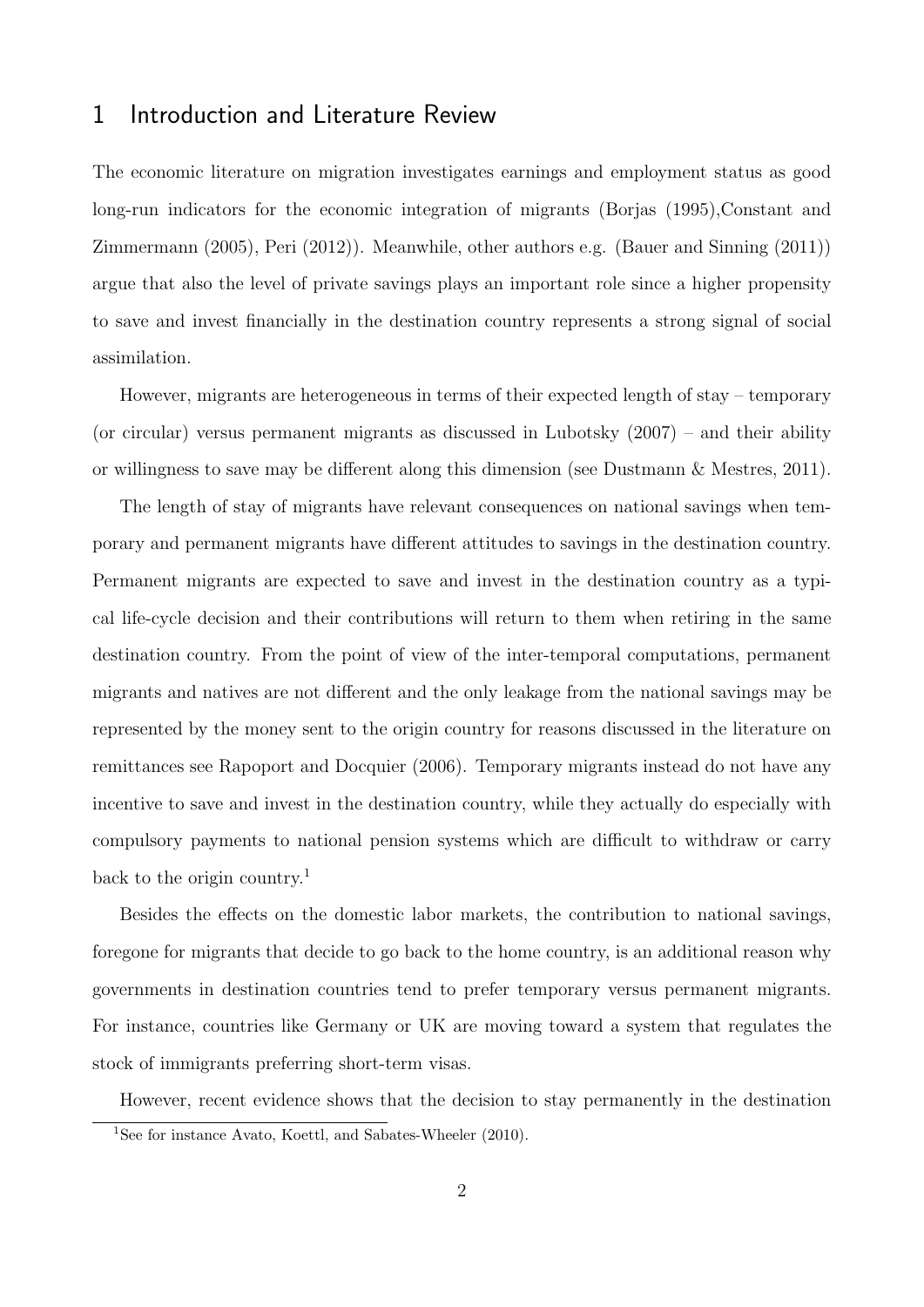country may come in with life experience and many migrants that started with short-run projects ended up spending their retirement in the receiving country. This is particularly important in the next decades when the generations of migrants that arrived in richer European countries during the 80s and 90s (or even before) will reach retirement age.

Germany, is an example of the importance of private savings for the future economic situation of immigrants Bauer and Sinning (2011). In the 1960s and 1970s, a large number of "temporary guest workers", mainly from Southern Europe, migrated to Germany. Most of them stayed in Germany permanently Bauer and Zimmermann (2000). The savings propensity and the resulting wealth position of this group of immigrants may become an important factor for the German pension system because about 1.5 million immigrants in Germany will reach retirement age within the next 15 years Bauer and Sinning (2011).

In this study one objective is to uncover the difference in saving attitude between temporary and permanent migrants for the UK so as to test and quantify the gap and to compare it with the natives.

In the migration literature the length of stay has been considered an important determinant of the saving behavior among migrants. For instance, Piore (1979) talks of target-earning migrants as individuals saving money abroad with an investment goal in their home country, like purchasing new dwellings. Temporary migrants may be associated with target earners whose primary motivation for going and working abroad is to save enough money in order to start a small business at home or purchasing either financial or nonfinancial assets upon return Djajic and Michael (2009).

Mesnard (2004) provides a model of the target-saving motive in an analysis of optimal return decisions where temporary migrants are assumed to have borrowing constraints in their country of origin. She concludes that once a migrant achieves the goal of accumulating a certain stock of assets abroad, she or he returns to the home country and invests. In this perspective, the optimal migration duration coincides with the time needed to attain the savings target.

Djajic and Milbourne (1985), Dustmann (1997), Dustmann (2001), Kirdar (2009) take a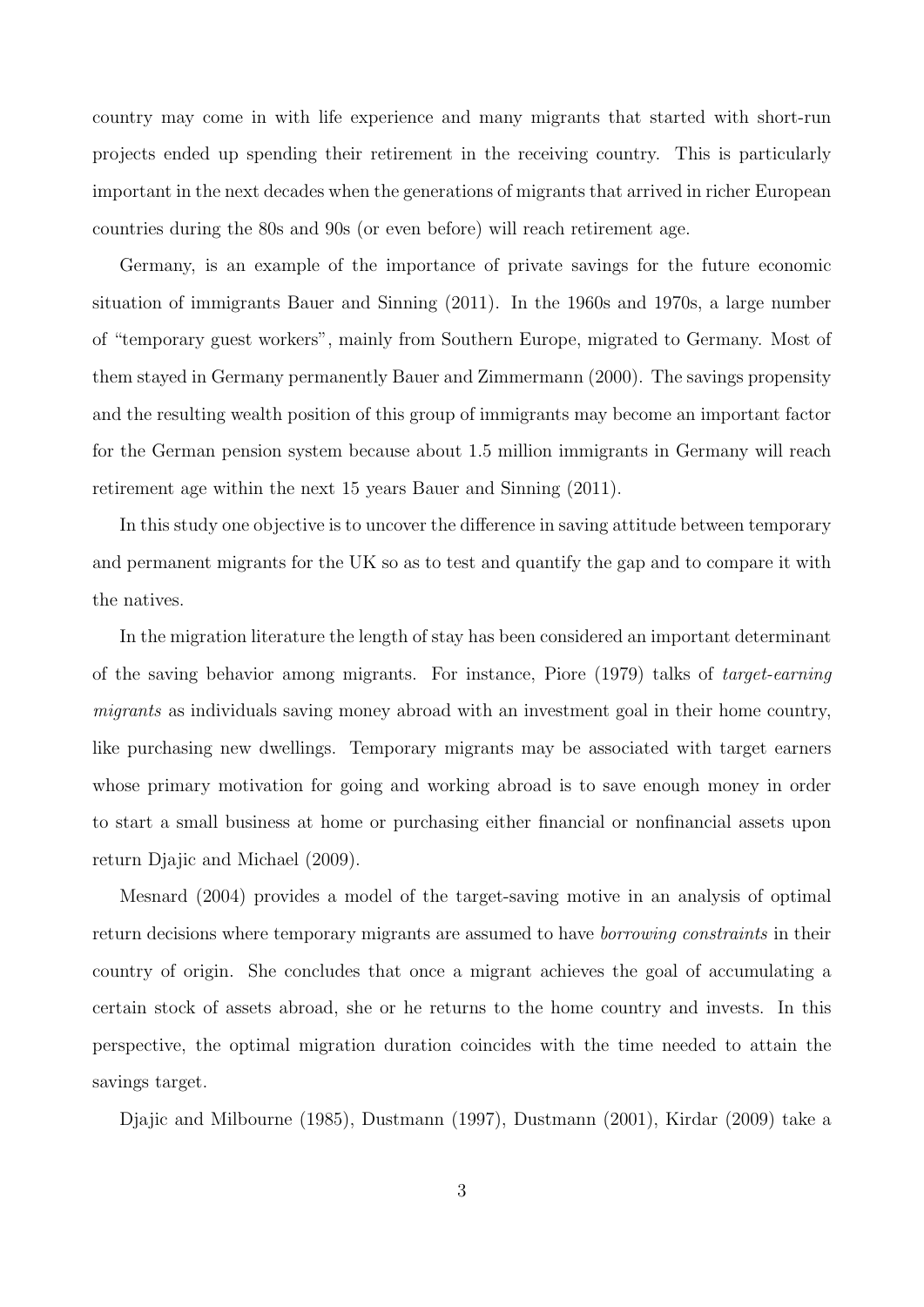different stand and emphasize the utility-maximizing approach to saving and return decisions, where the optimal timing of return is determined by comparing the costs and benefits of staying longer abroad. Yang (2006) highlights the differences between the target-earning and life-cycle motivations of temporary migrants, emphasizing that if the aim is to attain a certain level of savings, the improved conditions in the origin country – such as an increase in wage – should entail shorter overseas stays.

The economic literature refers mainly to three different types of saving behaviors for migrants that are closely linked to the remitting choice.

Firstly, some authors emphasize that the length of stay may affect the level of remittances, but not savings. Merkle and Zimmermann (1992) found that the planned duration of the stay in the host country is a significant determinant of remittances, but they show that there is no significant effect for savings.Dustmann and Mestres (2011) investigates the saving plans and the assets holdings of migrants and shows that immigrants with temporary return plans place a higher proportion of their savings in the home country as remittances with little effect on the national savings of the host economy. The magnitude and the share of assets accumulated at home (including the housing value) are larger for the immigrants who consider migration as temporary. Notwithstanding this effect on remittances, he finds no evidence that the temporary migrants save more than the permanent ones.

Secondly, other contributions emphasize how savings are as important as remittances and, notwithstanding the direction, remittances (and the relative decision) may be considered as a form of savings. When sending money home, temporary migrants are engaging in a sort of precautionary savings, although accumulated in their home country, and remittances have to be considered and investigated as a type of saving decision.

Indeed, many studies have tested the theoretical hypothesis of the motives for remitting other than the insurance-saving motive and found little statistical evidence on alternative drivers. For instance, Stark and Lucas (1988) underlines that the motive to remit may be pure altruism, but finds empirical evidence for the theory of pure self-interest using data on Botswana. He concludes that altruism alone does not appear to be a sufficient explanation on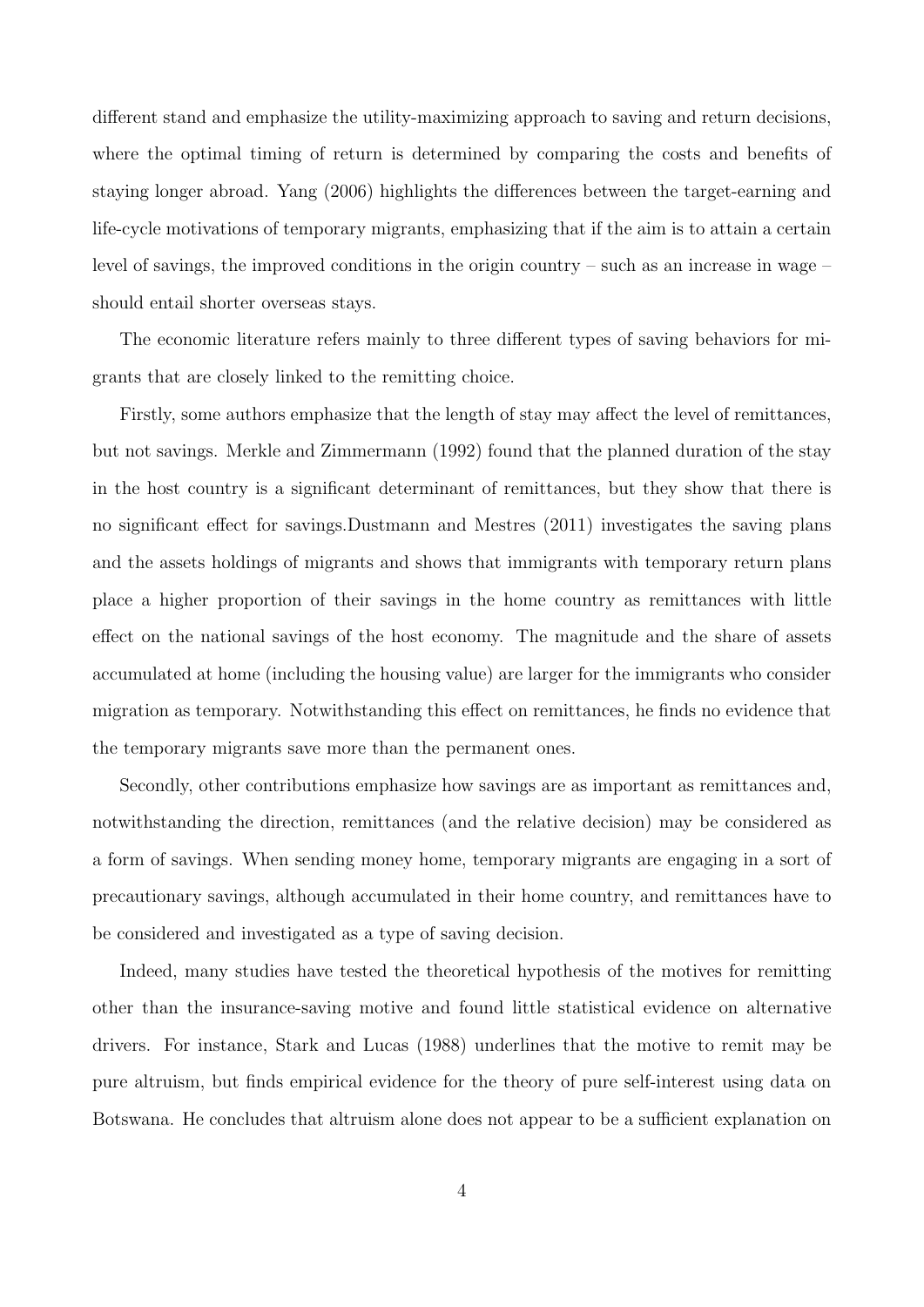the motivation to remit.

Thirdly, other studies show that differences in saving patterns and in the wealth position may be caused by differences in earnings, which can be related to differences in socio-economic characteristics among migrants (cultural background, different skills etc). Carroll, Rhee, and Rhee (1994) find that the saving patterns of immigrants are significantly different across countries of origin. There are two effects that might contribute to the saving differentials among different groups. The first one is the immigration effect that corresponds to an effect relevant for all groups of immigrants; the second is the cultural effect and is referred to the immigrant's origin country characteristics (or to the characteristics of the ethnic group). Moreover, the saving patterns of immigrants do not match up with the saving patterns of the origin countries in aggregate data. Indeed, using data from the US census from 1980-1990 they find that the immigrants from countries with high saving rates, such as Japan, Korea, Taiwan, do not have higher saving rates than the other migrants.

Another important question regards the difference in savings behavior between migrants and natives. Cobb-Clark and Hildebrand (2003)argue that individuals may retain some social norms about inter-generational transfers; this can influence the amount of expected inherited wealth and consequently the post-migration savings propensity. The difference in these social norms between origin and destination countries may lead to differences in the savings behavior between migrants and natives, as well as within the heterogeneous immigrant population. Using data from the Survey of Income Program Participation,Cobb-Clark and Hildebrand (2003) show that foreign-born households in the US are less wealthy than their US-born counterparts. Their findings indicate that the diversity in wealth levels can be attributed primarily to differences among the origin regions rather than to differences among entry cohorts.

The purpose of this study is twofold. First, we provide an empirical analysis of the savings behavior of the foreign-born by using the British Household Panel Survey (BHPS) during the period 1991-2008. The main aim is to assess whether migrants are engaged in a form of saving activity and give evidence on whether the rate of savings is different between temporary and permanent migrants. The theoretical reference is the model by Galor and Stark (1990) where,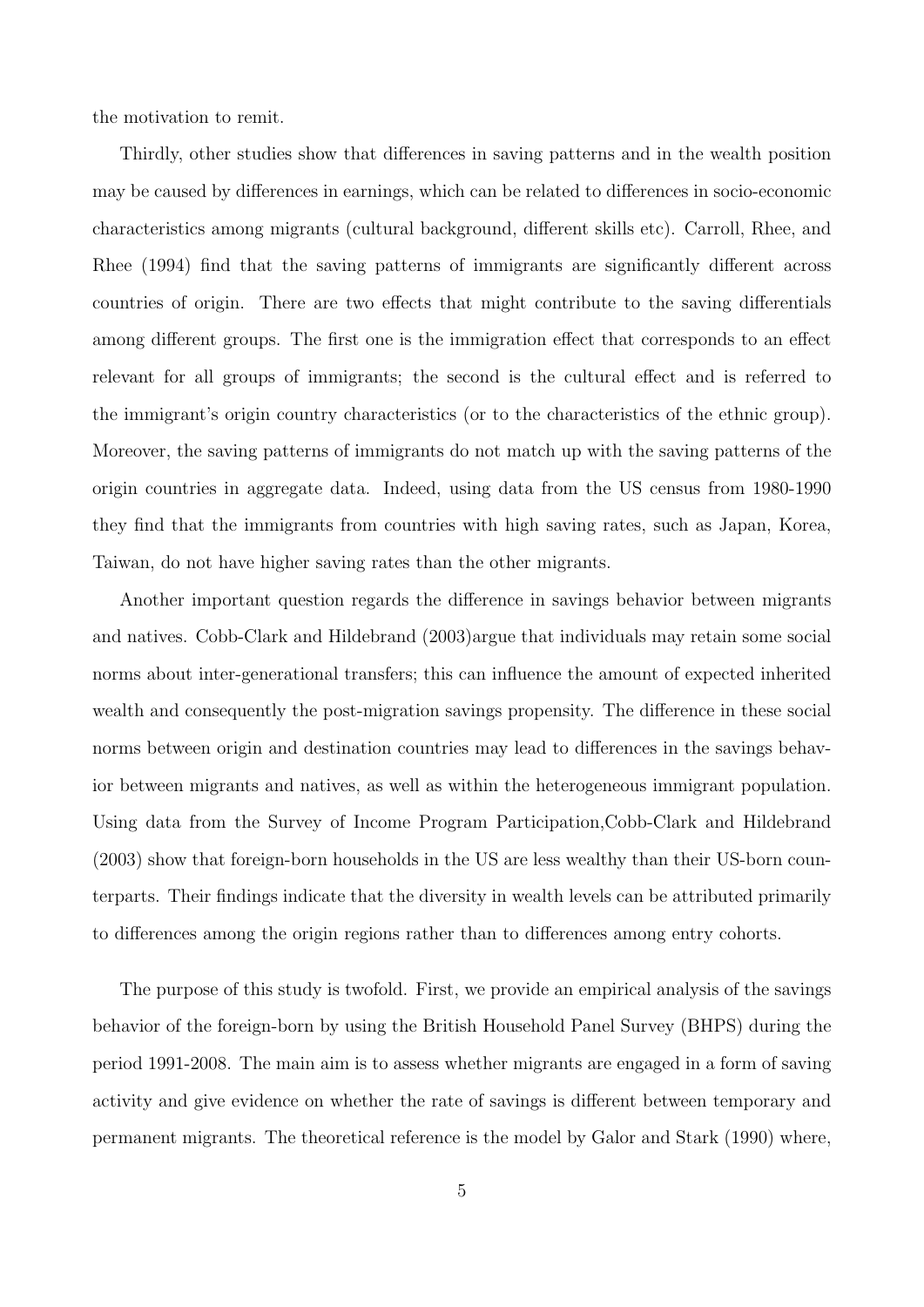under a positive probability of return, the migrants would save more and, in case they do not return, the total wealth of the migrants is higher than for the natives.

Our study performs different estimation methods in order to verify the theoretical prediction of higher savings for the temporary immigrants. We have underlined how the choice to save is closely linked to the decision to remit. Hence, the binary choice of saving or not saving is modeled together with the choice of remitting or not remitting in a bivariate dynamic structure. Moreover, the decision to save or to remit is censored and we deem that a Tobit dynamic bivariate model is the most appropriate estimation choice. Estimation results shows that the amount of savings for temporary migrants is higher by around 26 per cent with respect to the permanent migrants.

The second aim of the study is to compare the saving behavior of migrants with the natives' one. We propose an index of financial (in)capability adjusted for income along the lines of M. P. Taylor, Jenkins, and Sacker (2011) and perform a Blinder-Oaxaca<sup>2</sup> decomposition in order to establish what is the origin of the difference between natives and migrants, i.e. which socio-economic characteristics (besides income and wealth) can explain that difference.

We find that, although the probability to save does not depend on the temporary nature of migration, there is a significant increase in the amount of savings in case the migrant is staying temporarily in the country. The amount of savings is 26% higher for temporary migrants. Another interesting result comes from our nonlinear decomposition model la Blinder-Oaxaca. The decomposition shows that the saving behavior differs between migrants and natives because of both socio-economic characteristics (e.g. education level, occupational status, age, etc.) and behavioral differences (i.e. propensities to save), but with a higher weight for socioeconomic characteristics when introducing the index of financial (in)capability – from 45% to over 95%.

The contribution to the existing literature is twofold. First, this is the first study at our knowledge that attempts to compare the saving rates of temporary and permanent migrants when including endogenously the remitting behavior with a bivariate dynamic model. Our

<sup>&</sup>lt;sup>2</sup>See Blinder (1973) and Oaxaca (1973)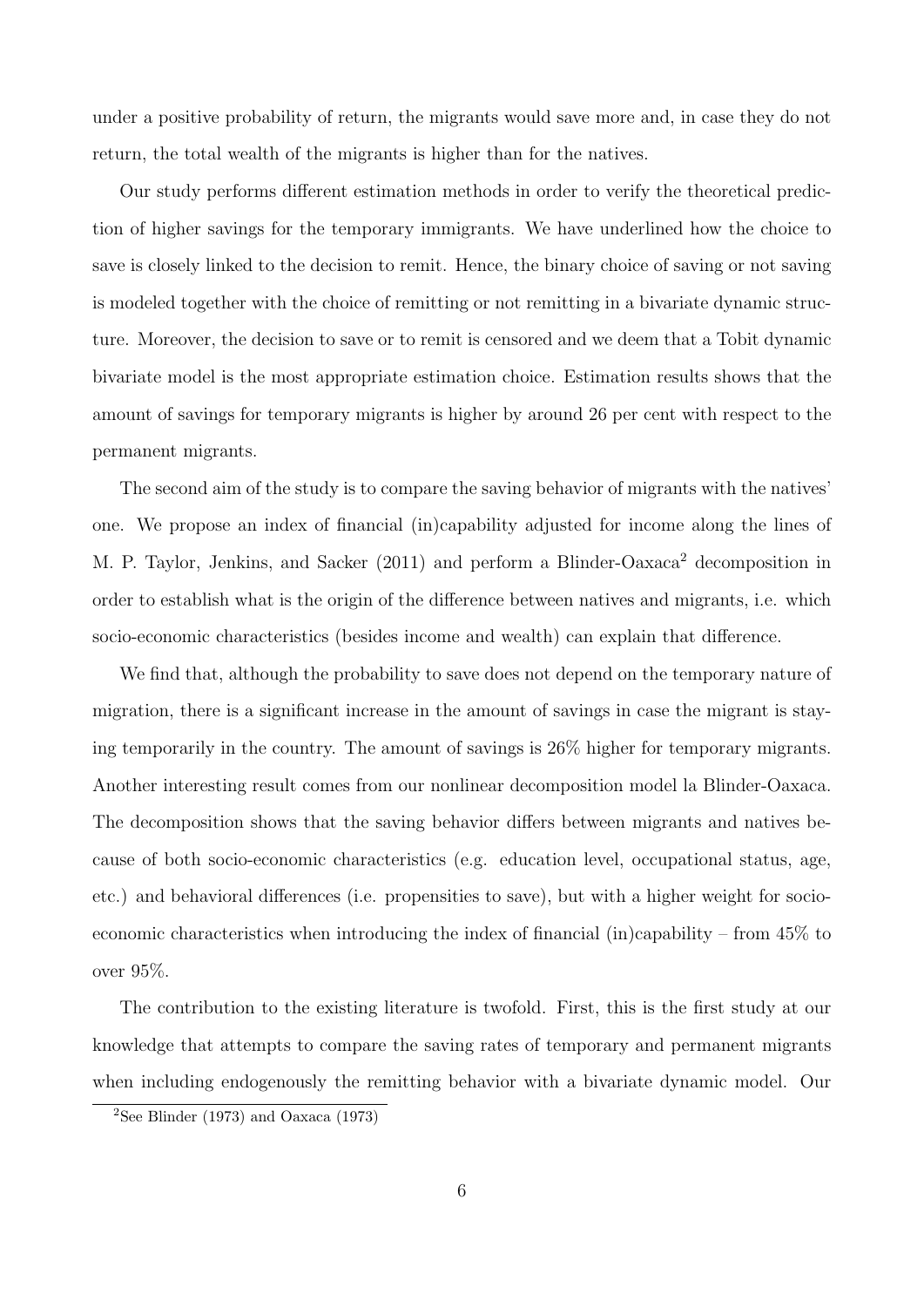results allow to provide empirical evidence on the economic integration of migrants in UK using the savings rather than earnings or employment status, similarly to how Bauer and Sinning (2011) explores the savings of migrants using the GOESP database for Germany.

Second, we study differences in the savings rates between migrants and natives using a (Tobit) nonlinear decomposition model as an extension of the original Blinder-Oaxaca decomposition following the similar methodology proposed by Bauer and Sinning (2010).

Section 2 describes the data and the hypothesis on which the empirical analysis is based. In Section 3 we investigate the saving behavior of temporary versus permanent migrants by means of a dynamic bivariate probit model in order to model contemporaneously savings and remittances. Section 4 presents more evidence on the difference between temporary and permanent migrants, but also offers an analysis of the differences between natives and migrants in terms of saving choices with the Blinder-Oaxaca decomposition. Section 5 concludes.

### 2 Data and Hypothesis

The British Household Panel Survey (BHPS) began in 1991 and was designed as an annual survey of the adult population (see M. Taylor, Brice, Buck, & Prentice-Lane, 2002). It is a nationally representative sample of more than 5,000 households, totaling approximately 10,000 individual interviews. It is a survey in which all adult members of each household are available to be interviewed each year. The primary purpose of BHPS data is to collect detailed information on demographics and socio-economic behavior of the UK households, such as household's consumption, income, geographic mobility etc. The total observations are 180,543 person-year, after excluding for non-response and non-valid values of the variables. The BHPS comprises also foreign-born individuals and households and this is the sub-sample that we use for the empirical investigation.

We identify immigrants by their place of birth, limit the analysis to both males and females older than 16, and use data on occupation, education, household income. These restrictions brings the sample size of migrants to an unbalanced panel of 7,709 person-year observations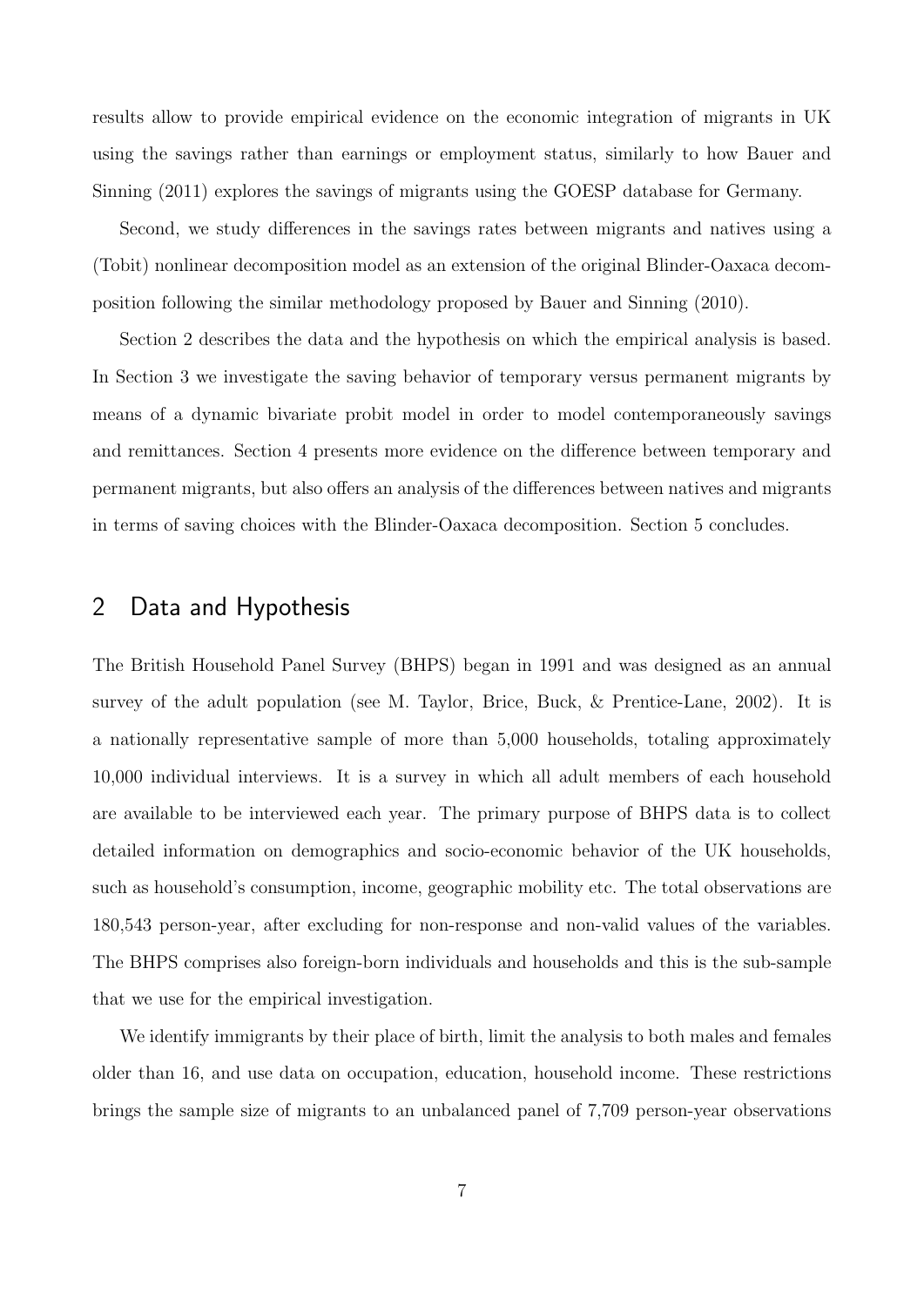equal to 4.3% of the total sample. The sample size of natives amounts to 171,642 person-year observation.

In the migrants' sample households of at least couples are 70%; males are 58%. In terms of employment status, 56% of the sample is employed and around 11% declares to be selfemployed confirming that the share of the self-employed is relatively high among migrants in developed countries (see for instance Mesnard, 2004) being this also a source of income uncertainty.

In terms of education attainment, the share of 13% has finished a secondary school and only 24% of the individuals has no qualification. Meanwhile around 25% has finished college or obtained a University degree.

One of the aims of the study is to test whether the saving behavior changes with different migration plans and to verify if the temporary nature of migration affects the savings decisions.

In order to test this hypothesis, at first we need to identify temporary and permanent migrants in the panel. In fact, in the BHPS the response status – reporting whether the household was found absent or did not respond to (some of) the following waves and why that happened – is very informative. The survey records not only as missing the household that was not interviewed, but also the reason of the non-response. In particular, the value Outside UK allows us to identify whether the individual is out of the panel (attrition) and outside the country. When the interviewee is foreign born, then we can identify as temporary migrants all of them who resulted out of the country for some part of the sample.<sup>3</sup> The number of so-identified temporary migrants is equal to 144.

Another focus of the empirical analysis is to show drivers of the saving behavior among migrants – whether or not an individual saves from his current income and how much – and between migrants and natives – whether the level of savings (as a fraction of income) is associated to the same socio-economic variables and with the same propensities. The other relevant feature, still closely connected to the saving behavior, is the amount of remittances.

<sup>3</sup>The discrete variable RFINLOC reports whether the sample member remained at the same address as the year before and assigns different codes depending on the different, alternative detected status. For further details see the BHPS Documentation, ISER, University of Essex.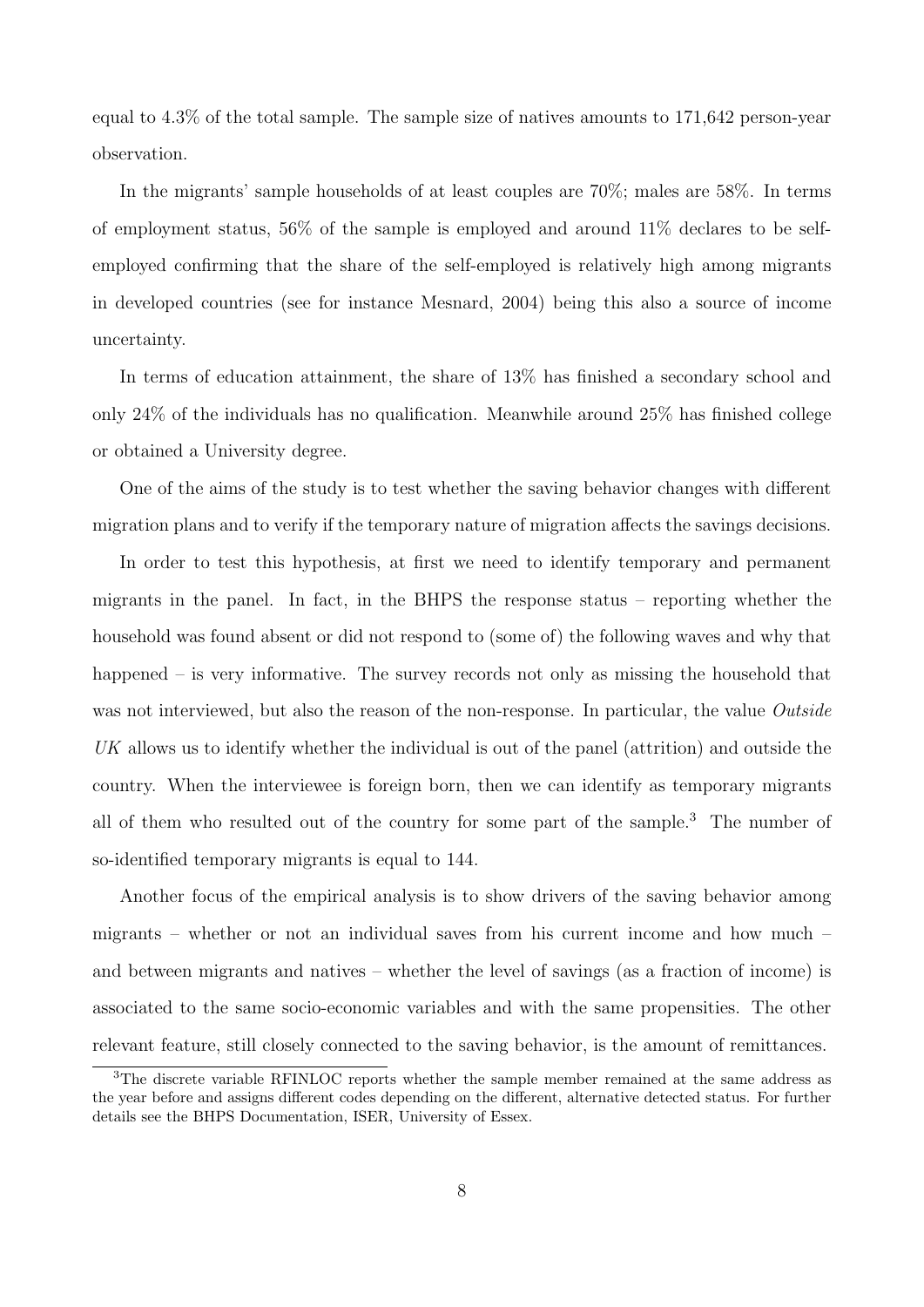Some of the questions in the BHPS allow to obtain a good proxy of savings and remittances for migrants.

In fact, at each wave any individual is asked "Do you save any amount of your income for example by putting something away now and then in a bank, building society, or Post Office account other than to meet regular bills?". If the respondent replies positively, then he or she is asked "About how much on average do you manage to save a month?". The first question identifies the proportion of the savers in the sample and the second the average amount of monthly savings.

In the BHPS each individual is also asked: "Do you send or give money to anyone who does not live here?". The answer could be labeled as remittances for the purpose of our analysis.

A full description of the variables is contained in Table 1.

Table 2 reports the descriptive statistics for natives and for all the migrants. We ought to notice that the propensity and the amount of savings of migrants strongly depends on the general economic conditions. Indeed, migrants are usually hit hard by downturns of the economy and by adverse shocks in the labor market. Figure 1 depicts the relationship between unemployment rate in UK and the amount of savings of the foreign-born for the period 1991- 2008. The graph shows a strong negative correlation, meanwhile Figure 1b shows a very similar trend between household income and the amount saved in the same period.

Some evidence is clear already from these descriptive statistics. For instance, 39% of the migrants and 42% of natives declare to save from their current income, but the average amount of savings per month is higher (although not statistically significant) for migrants being by £167.54 versus £157.17.

Table (3) reports detailed statistics on social and economic characteristics of migrants separating temporary from permanent foreign-born residents. In terms of monthly savings, temporary migrants show a higher average although not significantly different – around  $£60$ versus £58 – but permanent migrants save more and hold a higher percentage of assets. The extensive margin of remitters is higher for permanent migrants, i.e. only 5 per cent of temporary migrants declare to send remittances versus 24 per cent among permanent residents.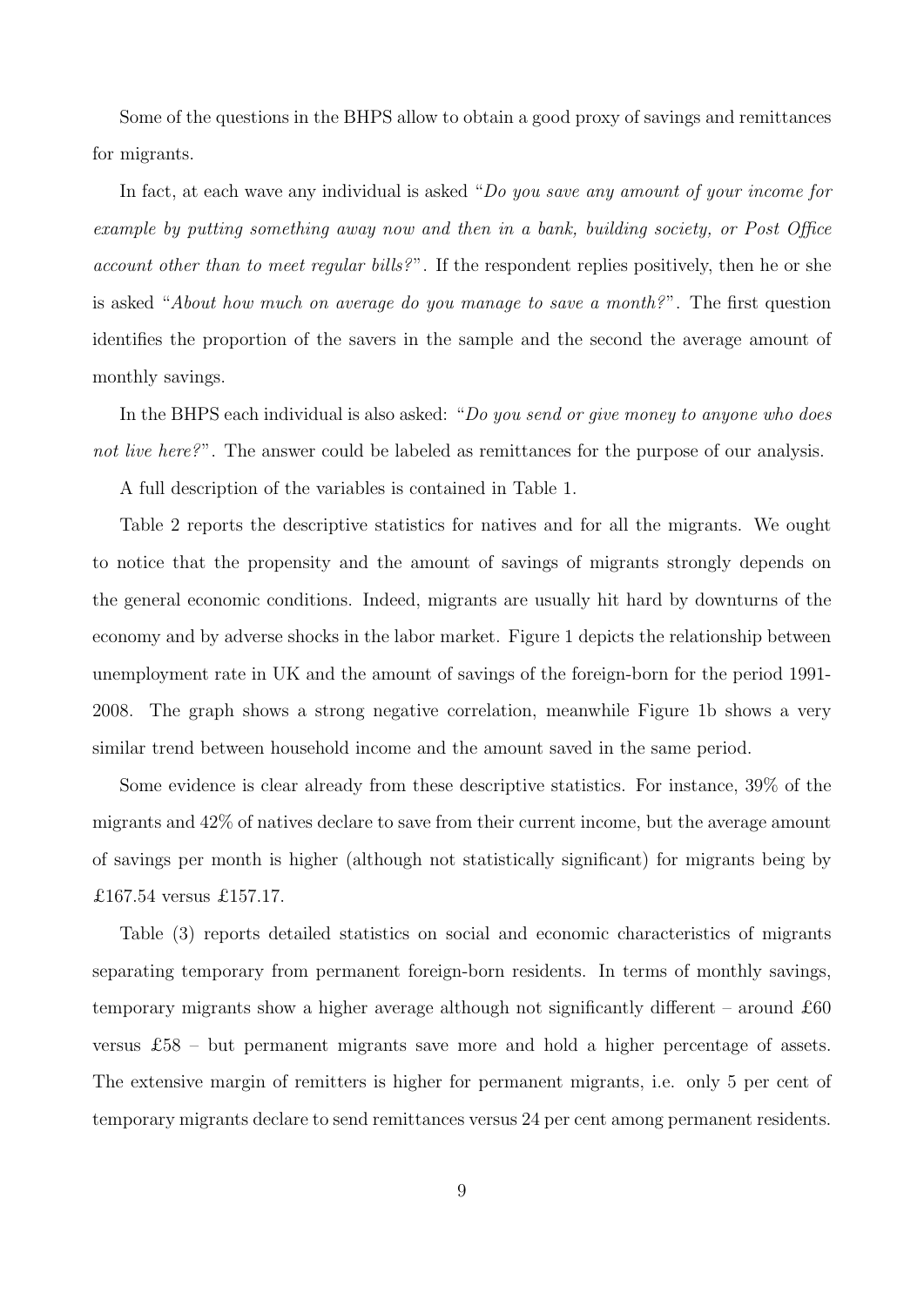Indeed, in the following Section 3 we take into account the joint decision of saving and remitting by the migrants.

The comparison between natives and migrants is instead confined to Section 4.

## 3 Savings and Remittances of Temporary vs. Permanent Migrants

Galor and Stark (1990) have analyzed the differences in savings between natives and migrants by employing an overlapping generation framework. They show that migrants should save proportionally more than natives if they face a positive probability of return migration. In fact, this result is consistent with the life-cycle theory of consumption when migrants expect a drop in future income that is higher than for natives.

The same reasoning applies when considering different categories of migrants and the planned duration of the migration project may affect their saving decisions.

One of the purposes of this study is to test empirically this theoretical claim by making use of the long panel of micro data contained in the BHPS for the years 1991-2008. In particular, we want to show that the propensity of saving is different between temporary and permanent migrants. Additional evidence is also provided in Section 4. As explained below, we use a bivariate dynamic model in order to endogenize another important saving-like choice of migrants, i.e. remittances.

### 3.1 A Bivariate Dynamic Probit Model for Saving and Remittances

Evaluating the saving behavior of migrants without accounting for the endogenous affect of remittances is misleading.

Differently from natives, migrants may save (e.g.put some money on their bank account for precautionary reasons) but at the same time they send their savings home as remittances. The endogeneity of remittances would cause biased and inconsistent estimates of the parameters (and of their standard errors) when assessing the propensity to save.

To address the issue of interrelated dynamics of savings and remittances, we use a bivariate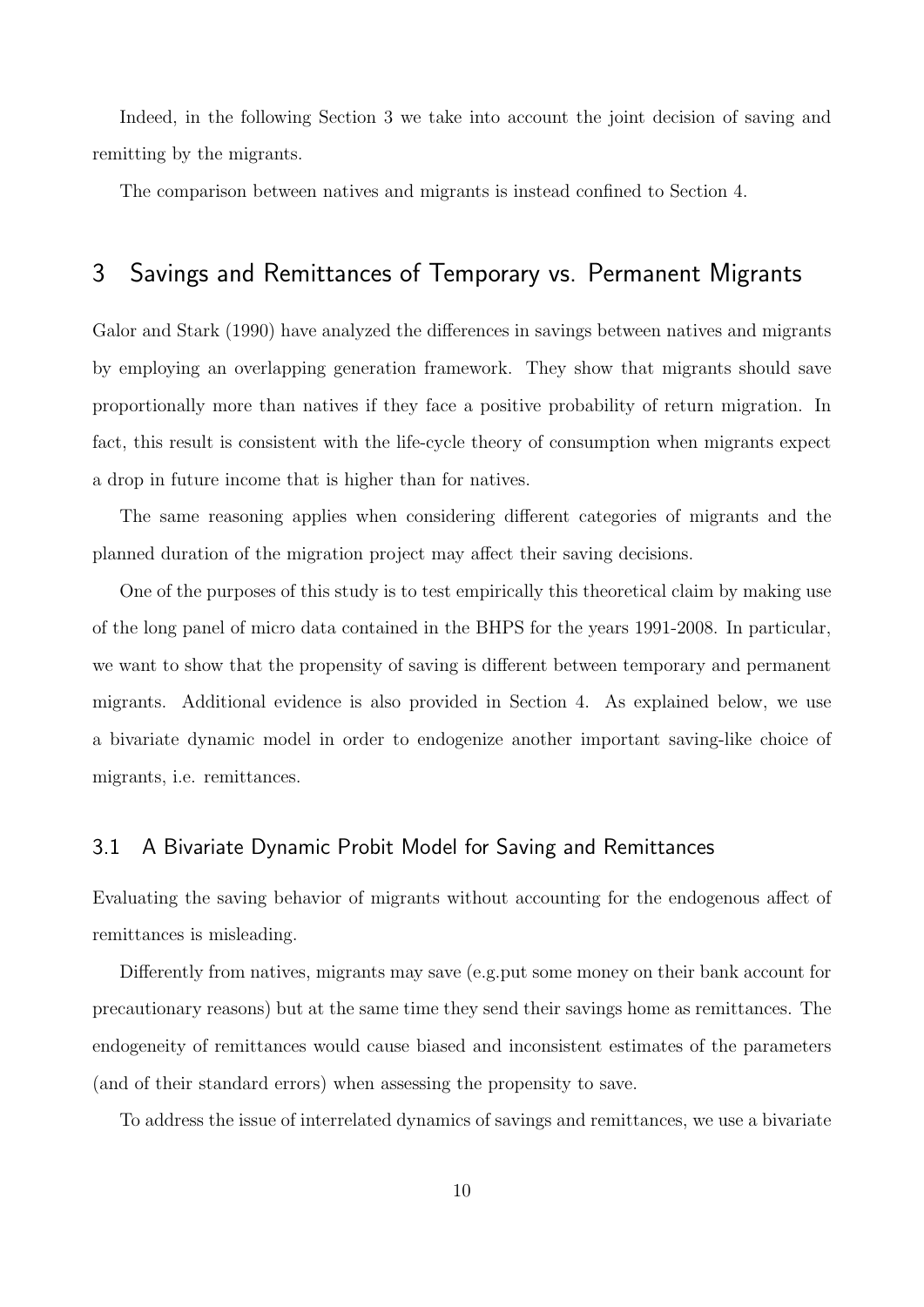dynamic probit model with random effects where the two dependent variables represent the dichotomic choice of saving or not, and of sending money home or not. This model allows also for correlated unobserved heterogeneity and accounts for the initial conditions of the two processes. We follow Alessie, Hochguertel, and van Soest (2004) and a recent application proposed by Devicienti and Poggi (2011).

For the individual i declaring to save from his current income and sending money home the following equations are used to specify the choices at each time t:

$$
Y_{s,i,t}^* = \beta_s x_{i,t} + \lambda_{s,s} y_{s,i,t-1} + \lambda_{s,r} y_{r,i,t-1} + \alpha_{s,i} + u_{s,i,t}
$$
 (1)

$$
Y_{r,i,t}^* = \beta_r x_{it}' + \lambda_{r,s1} y_{s,i,t-1} + \lambda_{r,r} y_{r,i,t-1} + \alpha_{r,i} + u_{r,i,t}
$$
 (2)

$$
Y_{j,i,t} = \begin{cases} 1 \text{ if } y_{s,i,t}^* > 0 \\ 0 \text{ if } else \end{cases} \qquad \text{for } j = s, r; t = 1, 2, ...T \qquad (3)
$$

The dependent variables are the two dummy indicators:  $Y_{s,i,t}$  is equal to one if the individual i declares to save from his current income at time t, zero otherwise, and  $Y_{r,i,t}$  is equal to one if i is sending money home at time  $t$ , zero otherwise. In the model represented by Equations (1)–(3),  $x_{i,t}$  is a vector of control variables, assumed to be strictly exogenous, and  $\beta_s$  and  $\beta_r$  are the two vectors of parameters of interest to be estimated.<sup>4</sup>

The error terms  $u_{s,i,t}$  and  $u_{r,i,t}$  are assumed to be independent over time and to follow a bivariate normal distribution, with zero means, unit variances and cross-equation covariance  $\rho_u$ . The model also includes individual random effects,  $\alpha_{s,i}$  and  $\alpha_{r,i}$ , following a bivariate normal with variances  $\sigma_{\alpha,s}$  and  $\sigma_{\alpha,r}$  and covariance  $\rho_{\alpha}$ . I assume that  $(\alpha_{s,i}, \alpha_{r,i})$ ,  $(u_{s,i,t}, u_{r,i,t})$ and  $x_{it}$  are orthogonal.<sup>5</sup>

The main advantages of multivariate dynamic random-effects models is their ability to distinguish between unobserved heterogeneity (random effects) and state dependence (the

<sup>&</sup>lt;sup>4</sup>Alessie et al. (2004) discusses also the special case when  $\lambda_{s,r} = 0$  and  $\lambda_{r,s} = 0$  and the two Equations (1) and (2) become two separate univariate dynamic probit models whose only link is the error correlation.

<sup>&</sup>lt;sup>5</sup>The last assumption implies that  $x_{it}$  are strictly exogenous. The uncorrelation of individual effects with the other variables is a strong assumption, but we rely on Alessie et al. (2004) who compares the results of a similar model with a Linear Probability Model for both variables.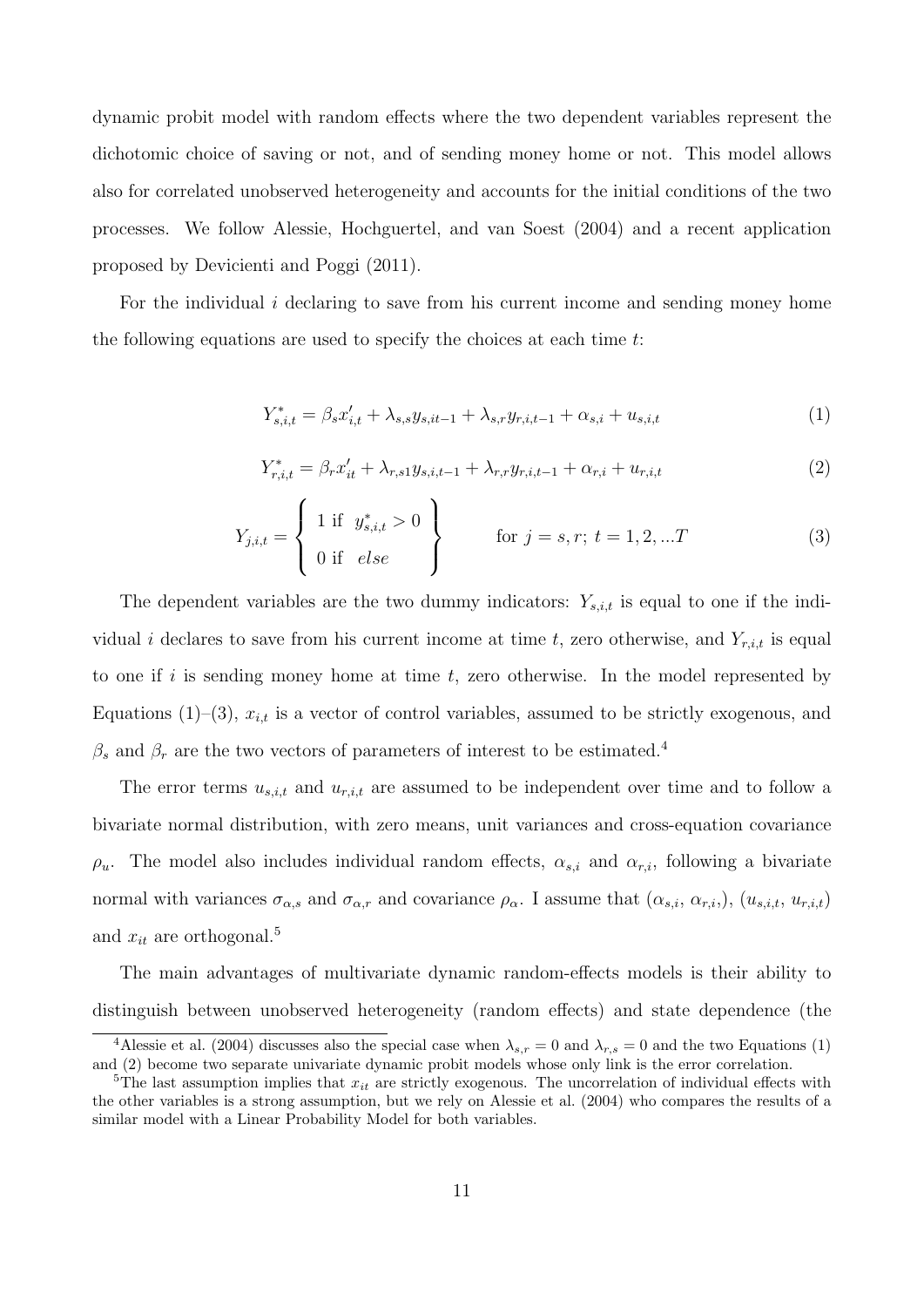lagged dependent variable). It allows contemporaneous savings to be partly explained by the remittances at  $t-1$  (the lagged state dependent variable) but also enables to control for the contemporaneous *spillover effects* between the two states because  $\rho_{\alpha} \neq 0$ .

The parameters in the vectors  $\beta$ 's represent the marginal effects of the various independent variables. The main coefficients of interest are related to the marginal effects of the following independent variables: the nature of the migration (dummy variable=1 if migrant is temporary) and ethnicity (dummy variable  $=1$  if individual i is born in UK). Several other factors may influence the saving behavior and the other control variables are: gender (male), marital status (married), household type (single), mean household income (net household income/household members), owners of real estate (household owner), amount of financial assets; we also include some linear and nonlinear effects (age and age squared). We include three dummy variables to distinguish the occupational status of the individuals (employed, self-employed, unemployed), four dummy variables for the level of education (O level, no college, college and university degree). Yearly and regional dummies are included in order to account for the unobserved heterogeneity due to time and space.

#### 3.2 The Initial Conditions Problem and the Estimations Results

The first results of the pooled bivariate model are shown on Table 4

The results of the pooled bivariate model show a very high significant state dependence between the two *stati*, saving and remitting. It is easy to underline that being a saver at  $(t-1)$ increases the probability of engaging in a saving activity at time  $t$  at  $1\%$  significance, but the status of remitter at  $(t-1)$  decreases this probability.

The results shown in Table 4 are biased and inconsistent estimates when the unobserved heterogeneity is correlated with the lagged dependent variables.

In particular, the coefficients produced by the pooled estimation of our bivariate model are biased upward and overestimate the effects of the independent variables on both probabilities of saving and remitting. The overestimation of the parameters is due to the problem of the initial conditions, as suggested by Heckman (1981), where the dependent variables (in our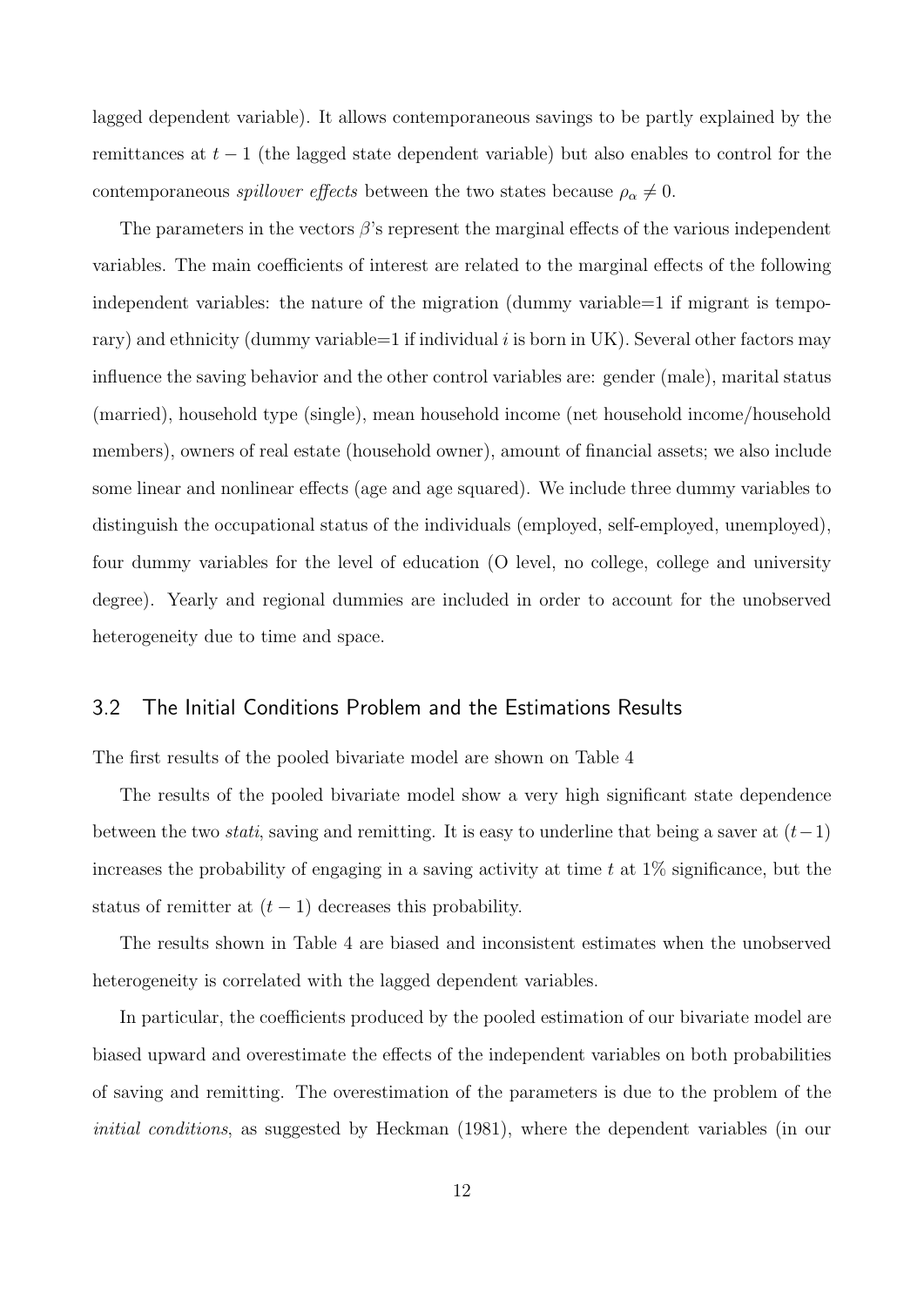case, declaring to save and remit) can be influenced by the other variables, by unobserved individual heterogeneity, and by the presence of correlated lagged endogenous variables.

The initial conditions problem suggested by Heckman (1981) raises an important issue for the estimation of dynamic discrete choice models with dynamics where the unobserved heterogeneity term is correlated with (past values of) the dependent variable. In a static discrete choice model the problem does not appear and the strict exogeneity of all the control variables suffices to have consistent and unbiased estimates. In a dynamic setting the exogeneity of the control variables is difficult to hold and impossible when one of the regressors is a lagged dependent variable.

The Heckman (1981) approach suggests to enrich the likelihood function with the reduced form equation for the initial observation and then maximize using the full set of sample observations and allowing cross-correlation. <sup>6</sup>

The problem of initial conditions occurs when the econometrician deals especially with short panel datasets. For instance, Yu, de Jong, and Lee (2008) suggest that the initial conditions problem does not cause any serious bias if the panel consists of 20 waves and over, but the bias is considered significant with panels with 8 waves or less.

In the case of our bivariate model, the presence of the both lagged dependent variables and the correlation with the unobserved individual heterogeneity implies that the Heckman correction is required. Alessie et al. (2004) extends the model proposed by Heckman (1981) initially for uni-variate discrete choice model to a bivariate framework introducing two static equations for  $t = 1$  which can be seen as a linearized approximation of the reduced form for the latent variable. The Alessie et al. (2004) estimator requires Simulated Maximum Likelihood Estimation.

An alternative framework to account for the initial conditions problem is Wooldridge (2005) who proposes a Conditional Maximum Likelihood (CML) estimator, assuming the distribution conditional to the initial values and to the trace of the observed exogenous variables. Specifi-

<sup>6</sup>Let us recall that the period-zero equation cannot include the lagged dependent variables since they are non existent. The coefficients obtained are different from the coefficients in the next-periods dynamic equations, whereas the random effects are linear combinations of the random effects. In this way, the error terms are likely have a particular covariance structure. See Heckman (1981).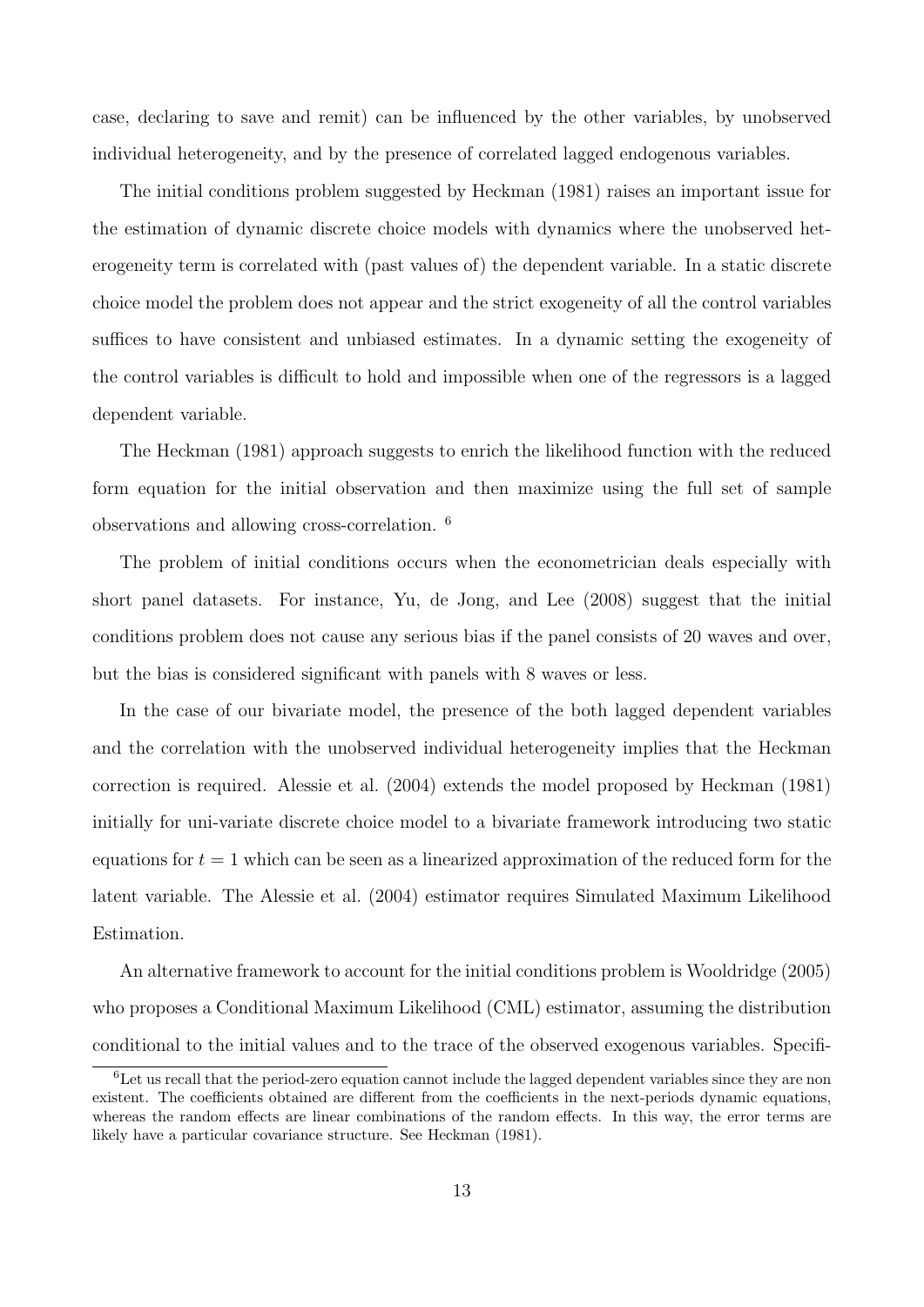cally, instead of assuming  $(y_{i,1} \ldots y_{i,T})$  modeled on the  $x_i$ , he assumes the distribution of the density  $(y_{i,1} \ldots y_{i,T}$  conditional to  $(y_{i,T}, x_i)$ . Wooldridge restricts its model to the univariate case and specifies the following equation to be estimated:

$$
\alpha_i = a_0 + a_1 y_{i,1} + a_2 \overline{x_i} + \epsilon_i \tag{4}
$$

where  $a_0$ ,  $a_1$ ,  $a_2$  are the parameters to be estimated,  $\overline{x_i}$  are the averaged-over-time values of the control variables and  $\epsilon_i$  is distributed as an i.i.d..

Devicienti and Poggi (2011) extend the model proposed by Wooldridge (2005) for the bivariate case using the following specification when using our symbols:

$$
\alpha_{s,i} = a_{s,0} + a_{s,s}y_{1,i,1} + a_{s,r}y_{2,i,1} + a_{s,x}\overline{x_i} + \epsilon_{s,i,1}
$$
\n<sup>(5)</sup>

$$
\alpha_{r,i} = a_{r,0} + a_{r,s} y_{s,i,1} + a_{r,r} y_{r,i,1} + a_{r,x} \overline{x_i} + \epsilon_{r,i,1} \tag{6}
$$

According to our dataset  $y_{s,i,1}$  and  $y_{r,i,1}$  are the two initial values of the two dependent variables, i.e. status of saver and status of remitter. By including Equations (5) and (6) in the framework of our bivariate model  $(1)$ – $(3)$ , we get the following equations for the estimation of the model:

$$
Y_{s,i,t}^* = \beta_s x_{i,t}' + \lambda_{s,s1} y_{s,i,t-1} + \lambda_{s,r} y_{r,i,t-1} + a_{s,0} + a_{s,s} y_{s,i,1} + a_{s,r} y_{r,i,1} + a_{s,x} \overline{x_i} + \epsilon_{s,i} + u_{s,i,t} \tag{7}
$$

$$
Y_{r,i,t}^* = \beta_r x_{it}' + \lambda_{r,s} y_{s,i,t-1} + \lambda_{r,r} y_{r,i,t-1} + a_{r,0} + a_{r,s} y_{s,i,1} + a_{r,s} y_{r,i,1} + a_{r,x} \overline{x_i} + \epsilon_{r,i} + u_{r,i,t} \tag{8}
$$

Equations (7) and (8) can be estimated with CMSL and will produce consistent estimates.<sup>7</sup>

The estimation of the model proposed by Alessie et al. (2004) requires approaches of numerical integration through simulation of the data through BFGS algorithm<sup>8</sup>. We apply the extension proposed by Devicienti and Poggi (2011) using the Wooldridge (2005) method

<sup>7</sup>The simulation is performed in STATA using the Devicienti and Poggi (2011) model for the estimation of the parameters. The initial values are drawn using 2RN Halton draws as suggested by Train (2003).

<sup>8</sup>See Alessie et al. (2004)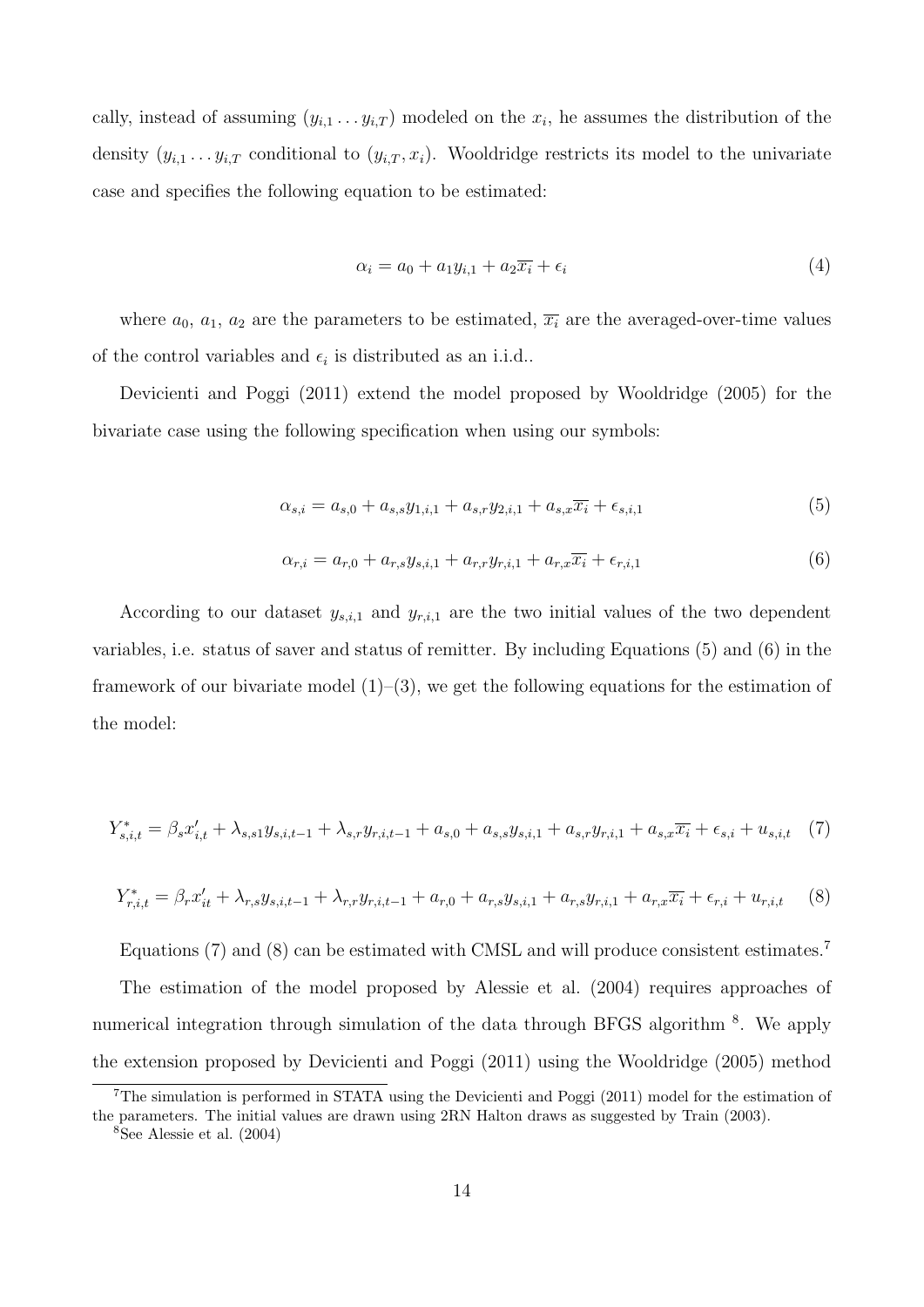for bivariate estimation because of more efficiency due to our large sample.<sup>9</sup>.

The results of our estimation are shown in Table 4 under the columns *Wooldridge Correc*tion, whereas the marginal effects are reported in Table 5.

When computing the marginal effects after running the Wooldridge correction, almost all the control variables report highly and significant coefficients (at  $1\%$  level of significance) with the expected sign. Employed, self-employed, and individuals with higher levels of education save and remit more with respect to the other categories (unemployed and lower levels of education).

The marginal effects have positive signs for all the occupational categories (the reference category is being unemployed) and level of education, (the reference category is college degree). Regarding the self-employed individuals, we detect a relatively high effect with increasing probabilities for both saving and remitting, but more intense for the remitter status. Higher educational levels are associated with more savings and remittances at the same time. The probability of saving also increases with net household income, and decreases with being a household owner or living with a partner, which are all proxies of integration and longer plans of staying. Significant and positive effects are also shown for demographic characteristics – for instance, the older the people, the higher their amount of savings but not of remittances; meanwhile, married individuals prefer more remittances than savings. Having more children decreases both probabilities. The coefficient that identifies non UK-born shows negative marginal effects for saving and positive for remittances. Thus all migrants (temporary and permanent) will place relative more remittances then savings.

The main coefficient of interest is the nature of migration (temporary or permanent) and no significant effect was found with the starting bivariate model. However, when the marginal effects are computed and reported in Table 5, the average marginal effects of both status (saving and remitting) are significant at 1% level and negative. The marginal effect of being temporary is significant and negative with respect to being a saver. More precisely, when the

 $9$ The main reason of this choice is the size of the sample to be simulated. The Alessie et al. (2004) model fits better only for panel with less than 40,000 observations, whereas the Wooldridge (2005) estimator performs better for larger sample sizes. We recall that the sample size of our panel is 180,543 year-person observations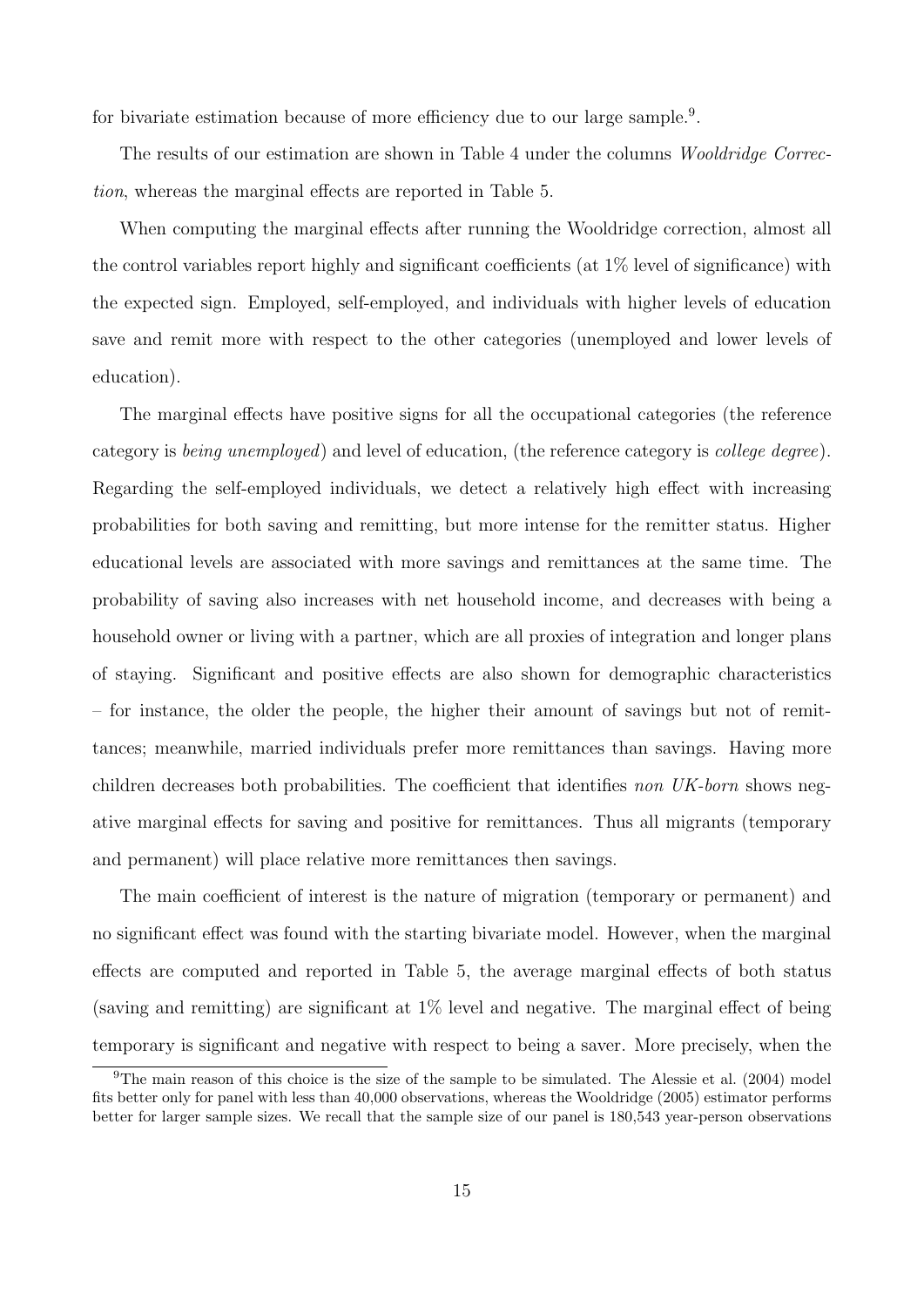decision on migration duration is temporary, the probability of saving decreases by 3%. It means that the migrant places a larger amount of remittances than savings in the hosting country.

# 4 Savings of Temporary and Permanent Migrants vs Natives and Their Financial Capability

As mentioned above, the life-cycle theory predicts that migrants should save more than natives if their expectation of future income is lower. However, the saving choice depends on many different dimensions, other than current income, and in this section we investigate the importance of various socio-economic variables in determining the difference between natives' and migrants' saving behavior. In particular, we build an index of financial capability adjusted for income in order to highlight the importance of all the factors, besides income, that can play a role for the saving choices of natives and migrants.

#### 4.1 The Index of Financial Capability

Although the capability of saving is mainly constrained by economic indicators like income and wealth, many other socio-economic variables play an important role in the saving choice. Some of these variables are easily observable – like the education level – but many others are more difficult to measure and to quantify although important in the saving decision – for instance, the degree of trust in the financial system, the psychological attitude towards savings, etc. Cultural and psychological factors are quite important when assessing the capability of saving and of managing financial assets (see for instance (Adele Atkinson and Collard (2006))).

The concept of *financial (in)capability* involves general economic knowledge and particular skills that may induce saving or investment in financial assets, but is determined also by general psychological attributes, although unobservable.

Recent studies have analyzed the concept of financial capability relating it to psychological well-being – as in M. P. Taylor et al.  $(2011)$  – or to consumer behavior – as in (Adele Atkinson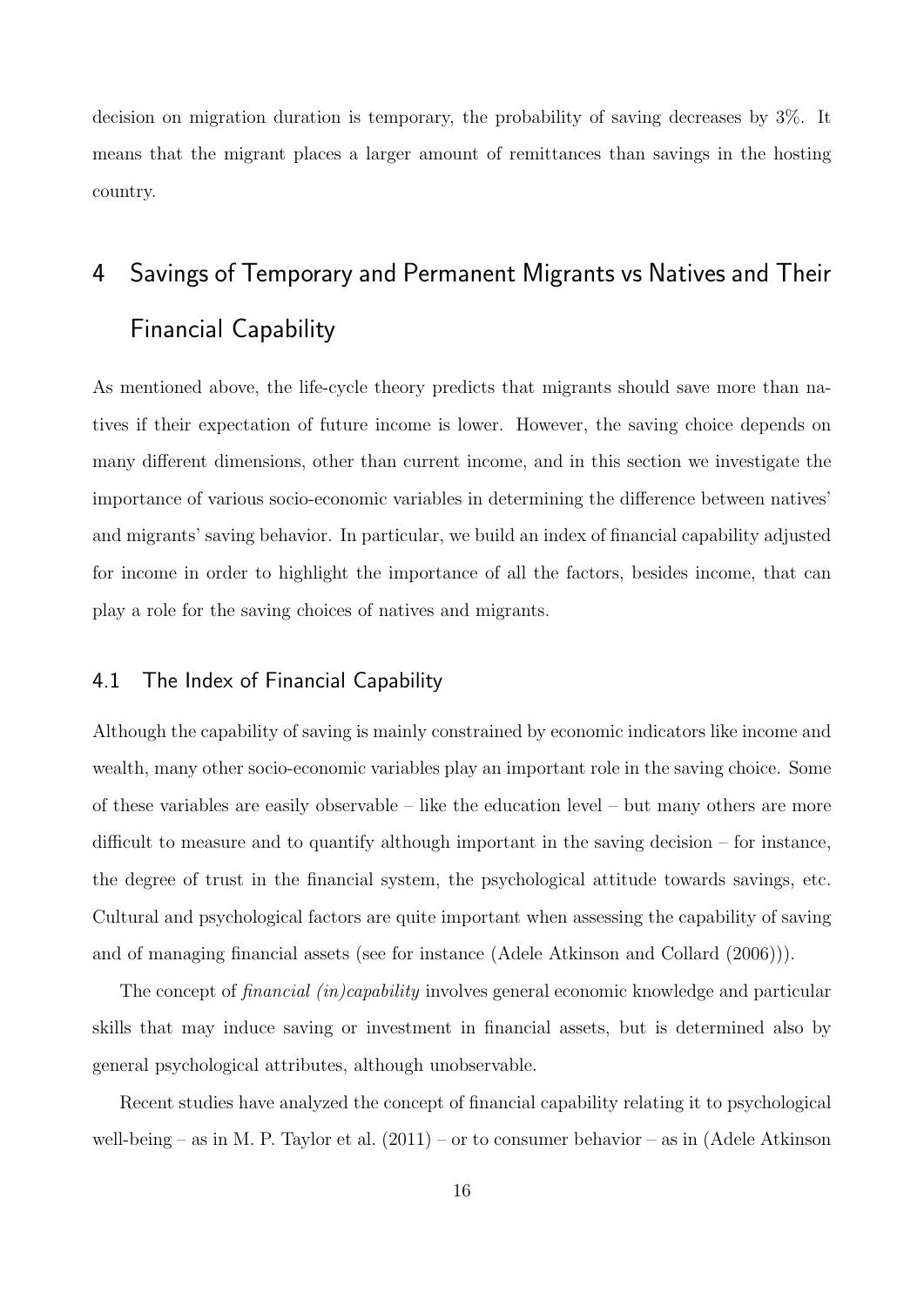and Collard (2006)).

The research conducted by M. P. Taylor et al. (2011) introduces the concept of financial capability with an index as the sum of the scores of four groups of variables and involving multivariate analysis. Using data from BHPS they found that financial and psychological well-being are highly correlated with the financial capability index. They find that greater financial incapability is instead associated with greater mental stress, lower life satisfaction, and reported health problems (like anxiety or depression).

The consumer market research proposed by Adele Atkinson and Collard (2006) underlines the results of a baseline survey in UK assessing the concept of financial well-being and financial capability. They propose a factor analysis across the four domains from which they create five separate scores for each respondent. The first two scores relate to different aspects of the first  $domain - managing money - meanwhile the other three scores relate to three separate domains$ – planning ahead, choosing products and staying informed. They obtain scores within each area and conclude that older people, people with higher incomes and those in couples with no dependent children have the greatest financial capability, while younger people, people in couples with dependent children, single people and those with lower income have lower capability.

Using factor analysis, we propose an index of financial incapability for the two groups of our interest – natives and migrants – by following the method proposed by M. P. Taylor et al. (2011)

We use three domains of different variables that capture the multidimensional environment of the index and calculate a score index for each individual among migrants and natives. The three domains of variables are a) Perceived Financial Situation, b) Financial Expectations and c) Financial Situation changed. Each of the three domains use the answers to the different questions of the BHPS (see the last three parts in Table 2 where we reported the summary statistics).

A Spearman rank correlation test is also performed for all the 9 variables.<sup>10</sup> Indeed, the

<sup>10</sup>Available upon request by the authors.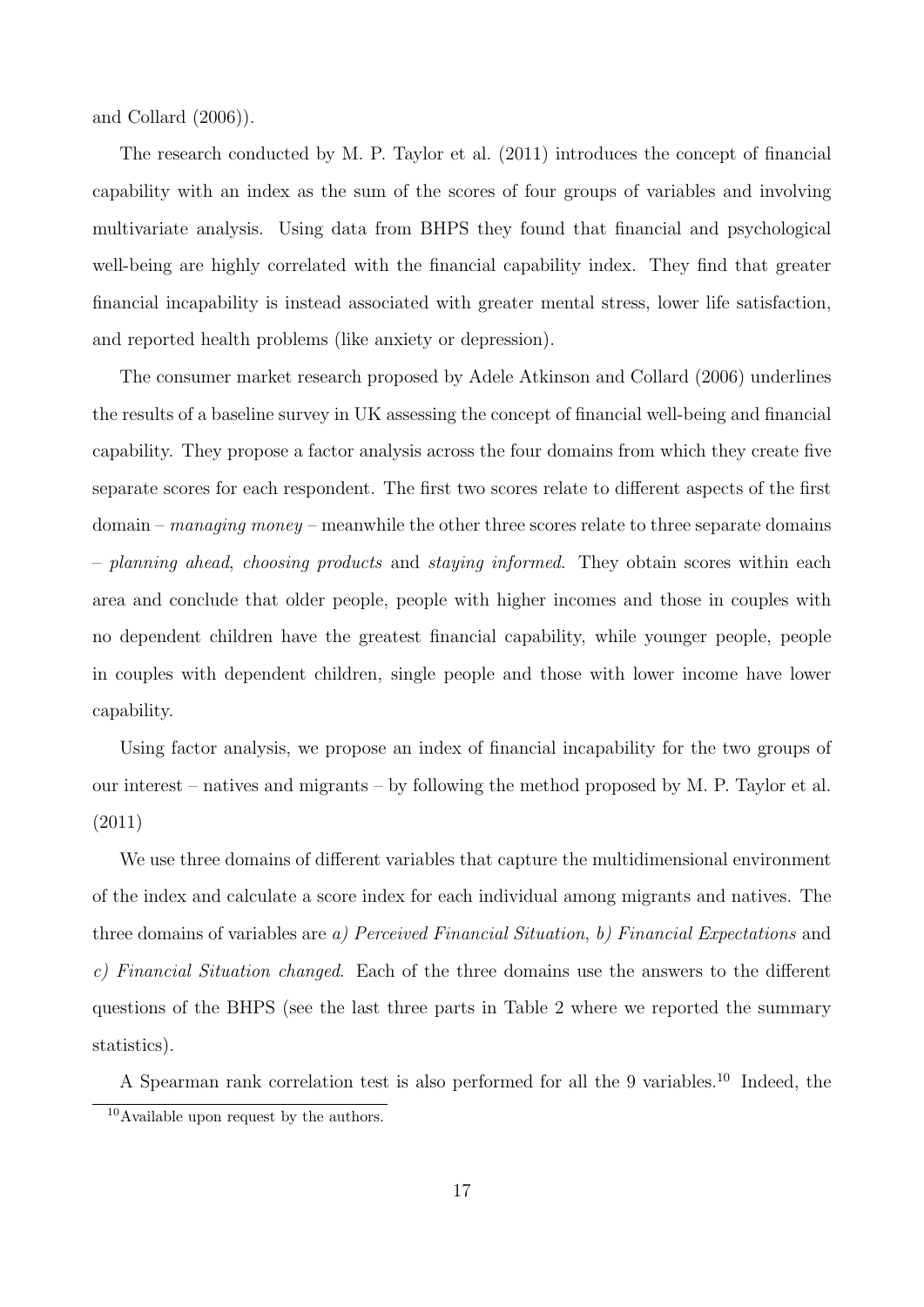index is computed by the multivariate approach of factor analysis and using the correlations between variables in order to determine the underlying factor representing financial capability (see M. P. Taylor et al., 2011).

We regress the factors produced by the multivariate approach on net household income (household income divided by the number of members in the household) in order to obtain an indicator adjusted by income. As the result of this orthogonalization, the index captures the heterogeneity due to financial capability aside from household income.

This index is shown in Figure 3 and is normalized to take values in the interval  $[-1,1]$ (with mean 0.0001 and standard deviation equal to 0.14). The Figure 3a shows the kernel density of the index for the two subgroups of the population, whereas in Figure 3b we show the correlation of the constructed index with the amount of savings for the two subgroups of the populations. As the graphs evidences, there is stochastic dominance of the natives for all the distributions. Figure 3a shows that natives have relative higher density around the zero mean. Figure 3b reports that the amount of savings decreases when financial incapability increases (with some nonlinear effects for negative values of the index), but it is always higher for natives.

### 4.2 Temporary and Permanent Migrants: Estimation of the Saving Equation

Our study aims at analyzing the saving behavior of migrants (temporary and permanent) and natives by taking into account observed variables and good proxies of unobserved variables. The idea is to uncover the characteristics or social-economic variables that would explain the different saving profile between natives and migrants.

When using data from the German Panel (GOESP), Bauer and Sinning (2011) found that the permanent migrants in Germany save relatively less than the natives and this is due mainly to the differences in current and permanent income, suggesting that permanent migrants might not have the capacity to save as much as native households because of solely economic reasons.

The summary statistics shown in Table 2 report a very high percentage of individuals declaring "not saving monthly". This percentage is slightly different for the two groups:  $61\%$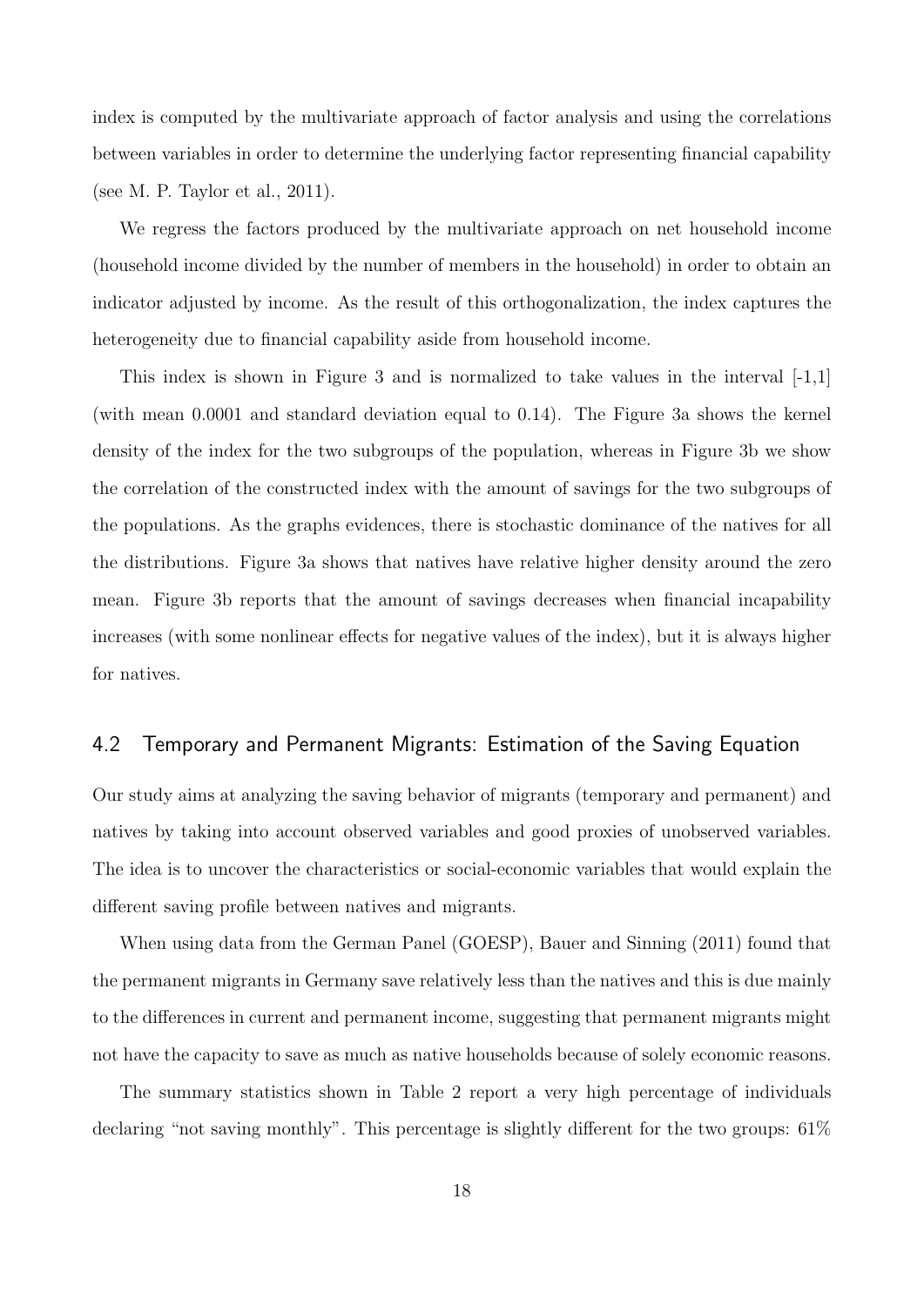of migrants and 58% of natives report no monthly savings.

When using highly censored data, OLS estimation provides inconsistent estimates of parameters and a standard censored Tobit model would fit better with our data. Two separate equations for the two groups (natives n and migrants  $m$ ) are estimated so as to allow for a further decomposition analysis<sup>11</sup>. The equations can be written as an index function in the following way:

$$
S_{i,t,j}^* = X_{i,t,j}\beta_j + \epsilon_{i,t,j},
$$
 where  

$$
S_{i,t,j} = 0
$$
 if  $S_{i,t,j}^* \le 0$   

$$
S_{i,t,j} = S_{i,t,j}^*
$$
 if  $S_{i,t,j}^* > 0$  for  $i = 1...N$  and  $t = 1...T$  and  $j = m, n$ 

The unconditional expected value of savings  $S_{i,t,j}$  for individual i at time t and belonging to group j equals the probability of  $S_{i,t,j}$  being uncensored and the expectation of  $S_{i,t,j}$  given positive savings (the conditional expectation).

The estimated equation is the following: $^{12}$ 

$$
E(S_{i,t,j}|X_{i,t,j}) = P(S_{i,t,j} > 0|X_{i,t,j})E(S_{i,t,j}|S_{i,t,j} > 0, X_{i,t,j}) = \Phi(\frac{X_{i,t,j}\xi_j}{\beta_j})X_{i,t,j}\xi_j + \beta_j\phi(\frac{X_{i,t,j}\xi_j}{\beta_j})
$$
\n(9)

where  $\phi(\cdot)$  represents the normal density function and  $\Phi(\cdot)$  is the normal distribution function; the two parameters to estimate by the Maximum Likelihood are the coefficients in  $\beta_j$  and the standard deviations in  $\xi_j$  for each group  $j = m, n$ .

The results of tobit without index of financial capability and Tobit model introducing the index are shown in Table 6 when considering only the subsample of all migrants, but distinguishing between temporary and permanent migrants.<sup>13</sup> The dependent variable is the amount of monthly savings.

We ought to notice the negative effects of the financial incapability index on the amount

<sup>11</sup>We then consider also remittances as savings summing the amont of remittances with saving

<sup>12</sup>See also Bauer and Sinning (2010)

<sup>&</sup>lt;sup>13</sup>The estimation for natives is used for the decomposition.model It is not reported in the text, but is available upon request.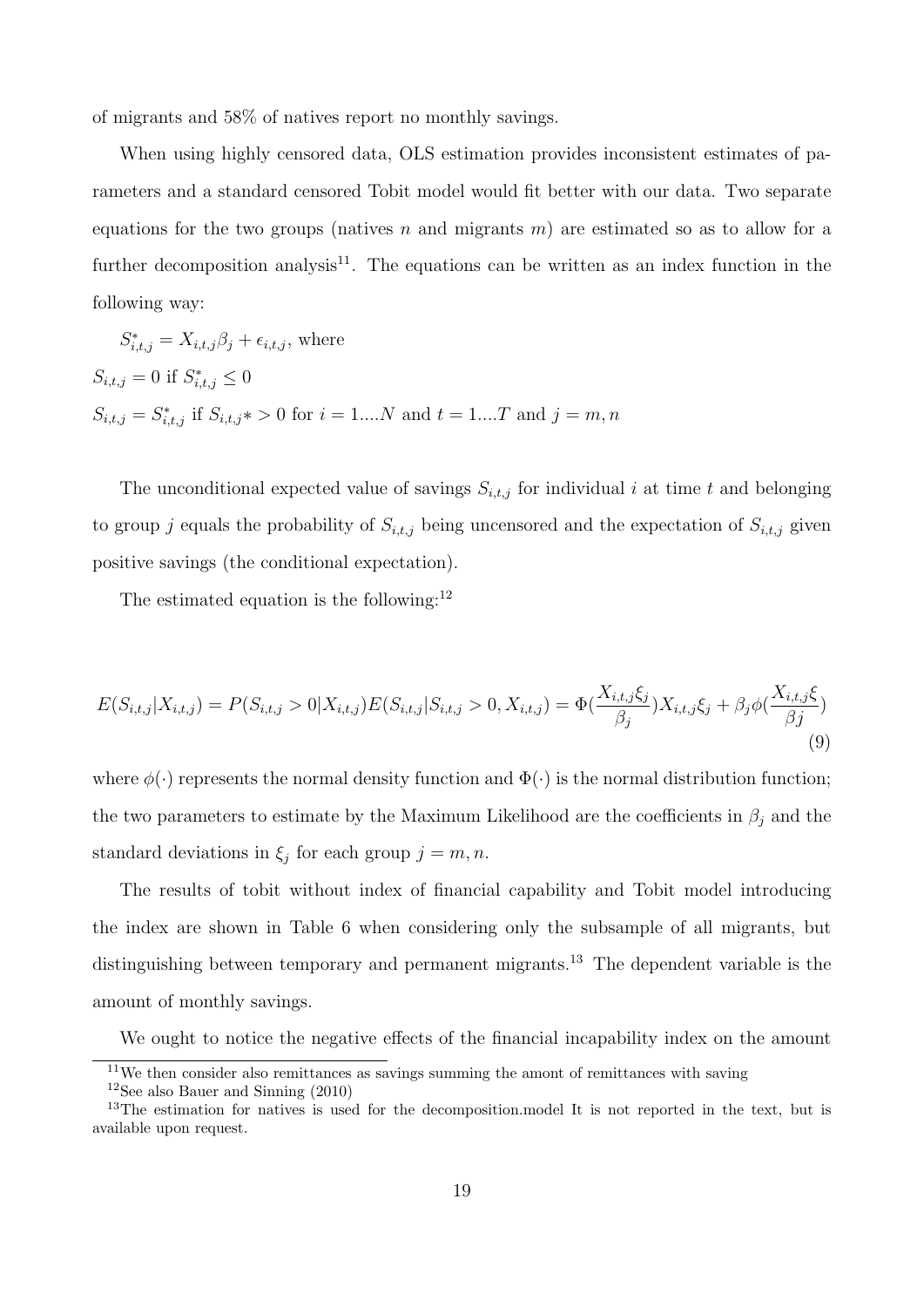of savings: the coefficient is negative and significant at 1% significance level. All the other control variables have the expected sign; for instance, the high education level, as a University degree, has a positive sign and it is significant at 1%. Three dummy variables for education and household characteristics are also included along with regional and yearly dummies.

Differently from the evidence in Section 3, the difference between permanent and temporary migrants is now positive at common significance levels as expected by theoretical prediction. The dummy for temporary migrants is significant at 10% level for the Tobit estimation,and show that the amount of savings will increase by 26%.

#### 4.3 Migrants vs. Natives: Non-linear Decomposition Model

A second type of analysis regards a comparison between migrants and natives by disentangling the difference between the two groups as a difference due to structural parameters (i.e. a different propensity to save) and due to explanatory variables (i.e. different income levels or financial capability). We make use of the decomposition model proposed by Blinder (1973) and Oaxaca (1973).

Originally, Blinder (1973) and Oaxaca (1973) analyzed the wage gap between males and females. By following a linear decomposition method, their method allows for the decomposition of the difference in an outcome variable between two groups into one portion explained by differences in the observed characteristics and a second part due to differences in the estimated coefficients.

In our case we cannot use a linear decomposition model, due to the large number of individuals who do not save at all, and need to extend the method to the Tobit model by following the suggestion by Bauer and Sinning (2010). The decomposition is then as follows:

$$
\Delta_{m,n}^{Tobit} \equiv E_{\xi_n,\beta_n}(S_{i,t,n}|X_{i,t,n}) - E_{\xi_m,\beta_m}(S_{i,t,m}|X_{i,t,m}) =
$$
\n
$$
[E_{\xi_n,\beta_n}(S_{i,t,n}|X_{i,t,n}) - E_{\xi_n,\beta_m}(S_{i,t,m}|X_{i,t,m})] + [E_{\xi_n,\beta_m}(S_{i,t,m}|X_{i,t,m}) - E_{\xi_m,\beta_m}(S_{i,t,m}|X_{i,t,m})]
$$
\n(10)

The estimation of equation (10) will make use of the Maximum Likelihood function shown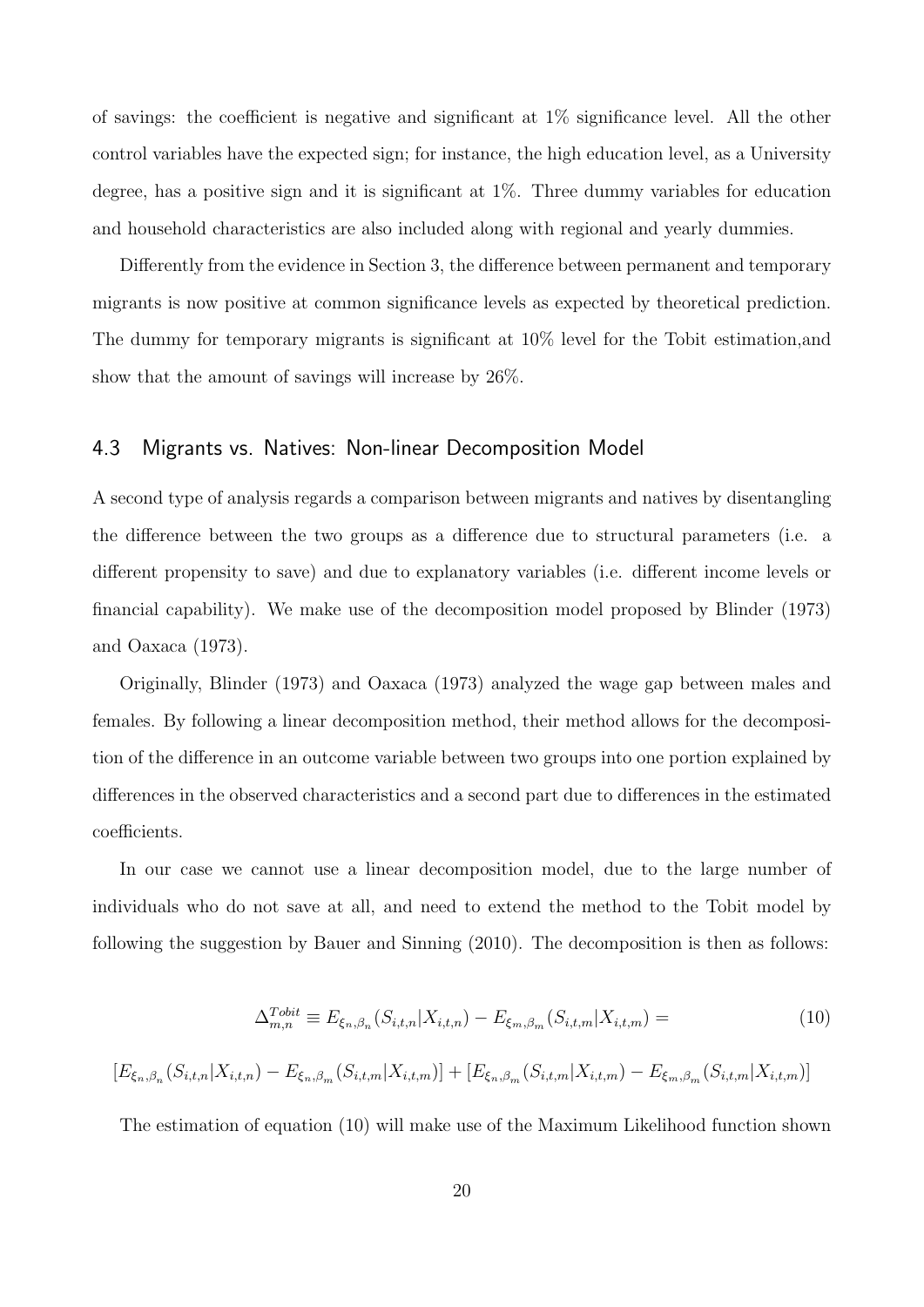for  $(9)$ .

Similar to the decomposition equation of the linear model, the calculation of the counterfactual parts of (10) is based on the average characteristics and the estimated coefficients and error variance of the two groups, natives and migrants. The idea is to decompose the difference in the estimated conditional savings of the two groups into a component that represents the change in the expected savings rate of the households with positive savings, weighed by the probability of having a positive savings rate – i.e. the term – and into a component that represents the change in the probability of positive savings, weighed by the expected value of savings if savings are positive (see Bauer & Sinning, 2011).

The estimated regressions for migrants and natives (not shown) are decomposed as proposed by equation (10) and the results are reported in Table (7).

The first part of the Table shows the results of the decomposition of the censored dependent variable through Tobit without including the index of financial (in)capability and indicate that nearly 45% of the saving differential between migrant and natives is attributable to differences in observable characteristics, whereas the 50% is due to unobservable variables.

The results of the Tobit decomposition, when including the index show that almost 95% of the differences is due to observable and only 5% of the differences between natives and migrants is not explained. This means that all the characteristics represented by the control variables used in the regressions shown in Table 6 can actually explain the differences in the saving patterns between natives and migrants, but the increase in the good of fitness effect is produced mostly by our index.

When considering the remittances as savings the results remain robust to the first decomposition when considering only savings as indenpendent variable. The increase in the goodness of fit in this case is higher, as in this case remittances may be attributed only to migrants and not for natives. The percentange that explains the differences in the charateristics in this case is around 99% and only 1% con be atributed to the estimated coeficients.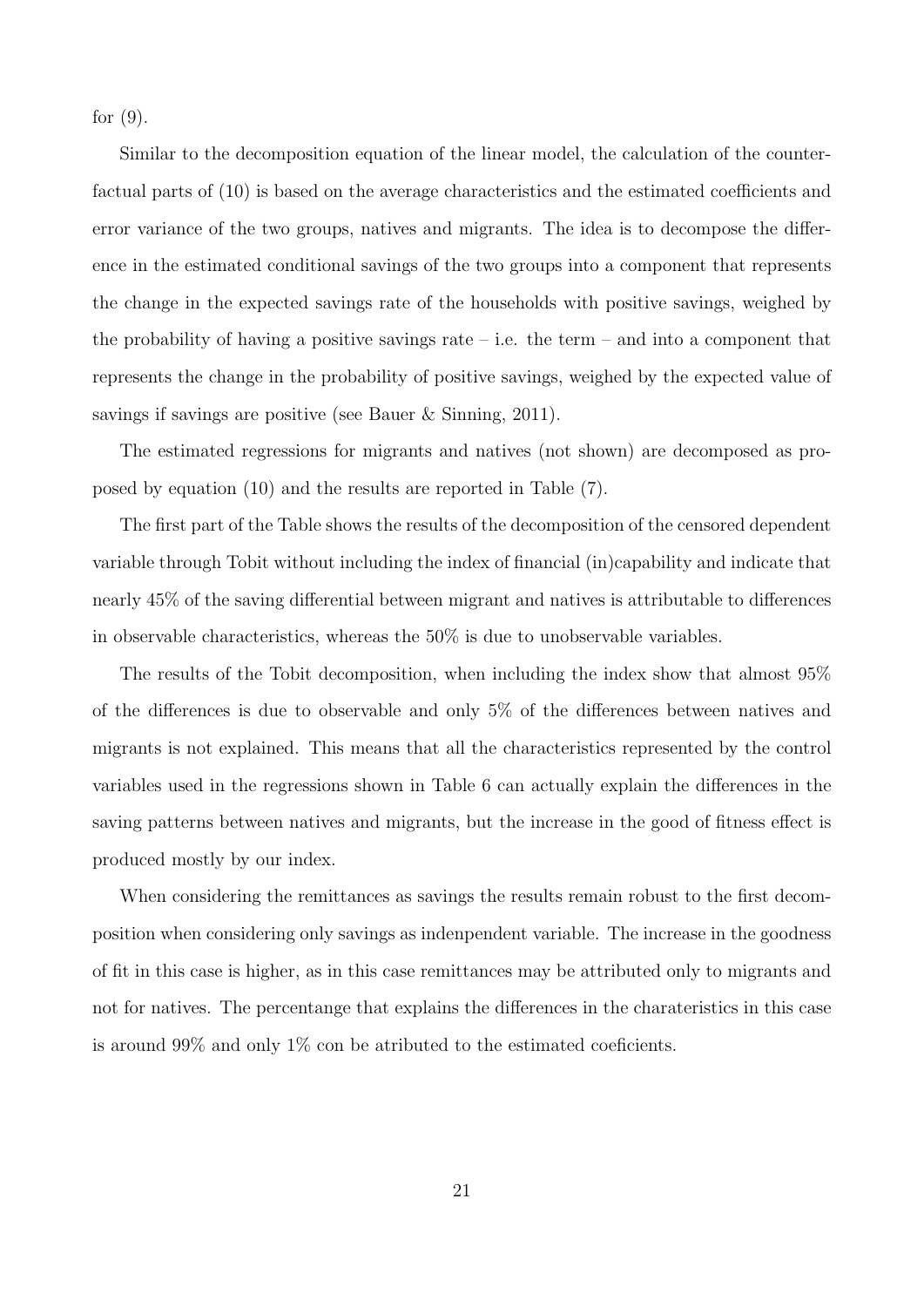## 5 Conclusions

This paper explored the saving behavior across immigrants using a long panel of micro data, the British Household Panel Survey (1991-2008).

The hypothesis underlying the empirical investigation derives from theoretical predictions where migrants are supposed to save more in case their migration plans are temporary.

The estimation results show that in case of temporary migrants, the propensity to save will increase by  $26\%$  in comparison with those who stay permanently in UK.

These results are shown to be robust using a bivariate probability model in a dynamic setting where the savings and remittances are considered as binary choices.

By using the Blinder-Oaxaca decomposition for a Tobit model, the study explored also the differences in the saving patterns between migrants and natives. We have also introduced an index of financial capability adjusted for income and the decomposition analysis shows that the differences in the savings profile between natives and migrants may be greatly explained by observable social-economic characteristics.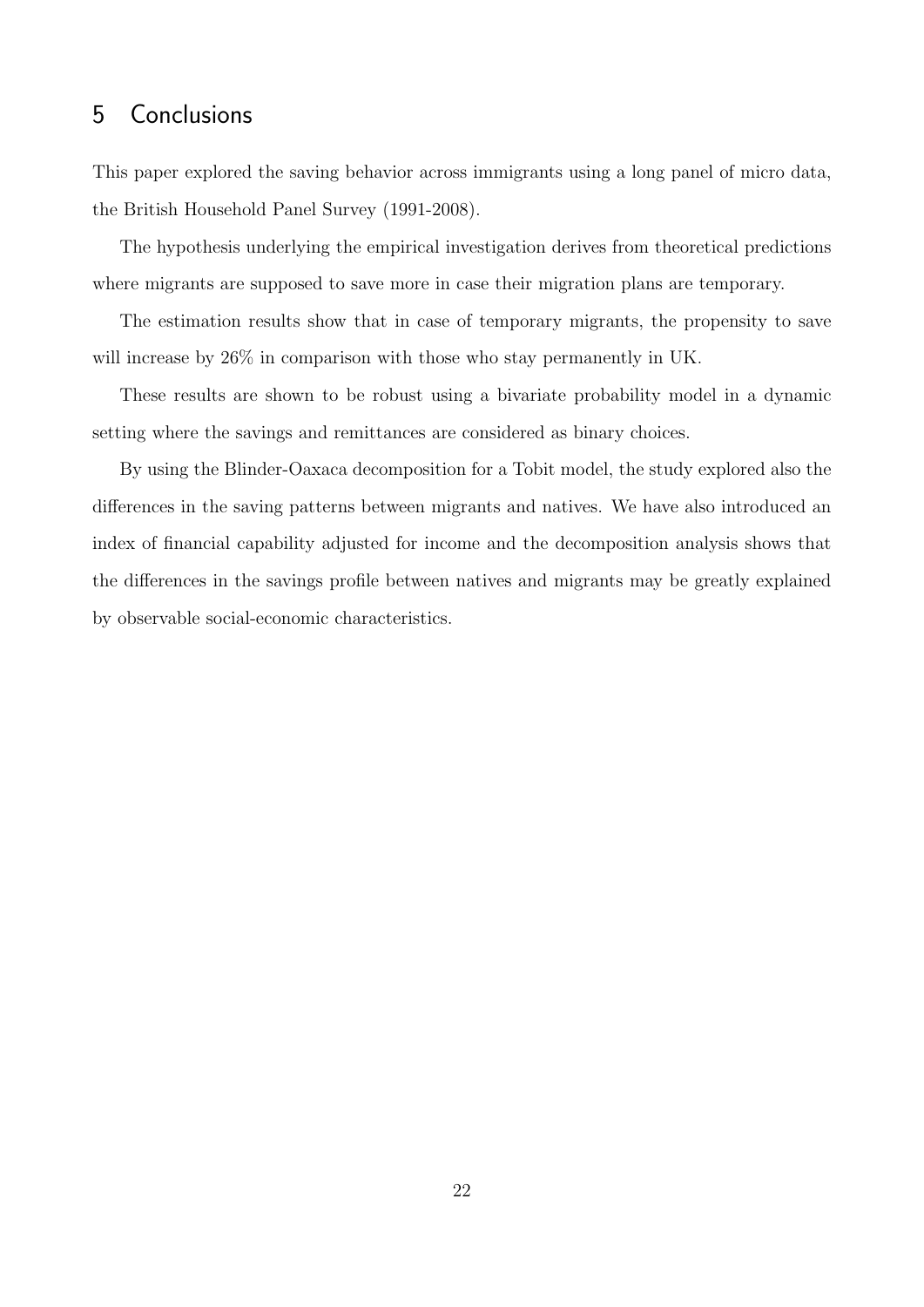## **References**

- Adele Atkinson, E. K., Stephen McKay, & Collard, S. (2006). Levels of Financial Capability in the UK: Results of a baseline survey. *ConsumerResearch*, 47, March. Retrieved from http://www.pfrc.bris.ac.uk
- Alessie, R., Hochguertel, S., & van Soest, A. (2004, August). Ownership of Stocks and Mutual Funds: A Panel Data Analysis. The Review of Economics and Statistics, 86 (3), 783-796. Retrieved from http://ideas.repec.org/a/tpr/restat/v86y2004i3p783-796.html
- Avato, J., Koettl, J., & Sabates-Wheeler, R. (2010). Social security regimes, global estimates, and good practices: The status of social protection for international migrants. World Development,  $38(4)$ ,  $455$  - 466. Retrieved from http://www.sciencedirect.com/science/article/pii/S0305750X09001776 doi: http://dx.doi.org/10.1016/j.worlddev.2009.10.003
- Bauer, T., & Sinning, M. (2010). Blinder-Oaxaca decomposition for Tobit models. Applied Economics, 42 (12), 1569-1575. Retrieved from http://ideas.repec.org/a/taf/applec/v42y2010i12p1569-1575.html
- Bauer, T., & Sinning, M. (2011, April). The savings behavior of temporary and permanent migrants in Germany. Journal of Population Economics, 24 (2), 421-449. Retrieved from http://ideas.repec.org/a/spr/jopoec/v24y2011i2p421-449.html
- Bauer, T., & Zimmermann, K. F. (2000, July). Immigration Policy in Integrated National Economies (IZA Discussion Papers No. 170). Institute for the Study of Labor (IZA). Retrieved from http://ideas.repec.org/p/iza/izadps/dp170.html
- Blinder, A. S. (1973). Wage Discrimination: Reduced Form and Structural Estimates. Journal of Human Resources, 8(4), 436-455. Retrieved from http://ideas.repec.org/a/uwp/jhriss/v8y1973i4p436-455.html
- Borjas, G. J. (1995, April). Assimilation and Changes in Cohort Quality Revisited: What Happened to Immigrant Earnings in the 1980s? Journal of Labor Economics, 13 (2), 201-45. Retrieved from http://ideas.repec.org/a/ucp/jlabec/v13y1995i2p201-45.html

Carroll, C. D., Rhee, B.-K., & Rhee, C. (1994, August). Are There Cultural Effects on Saving?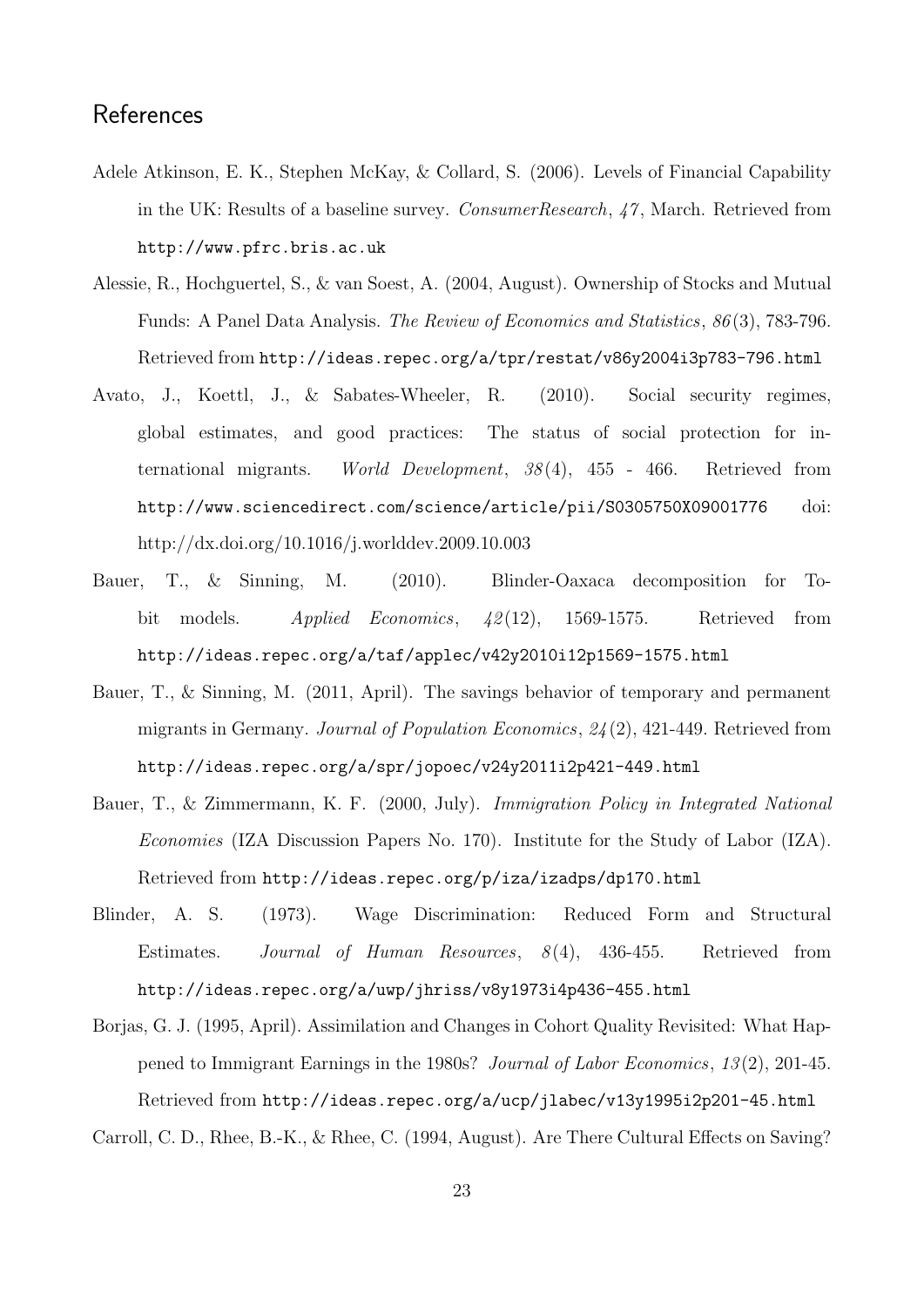Some Cross-Sectional Evidence. The Quarterly Journal of Economics, 109(3), 685-99. Retrieved from http://ideas.repec.org/a/tpr/qjecon/v109y1994i3p685-99.html

- Cobb-Clark, D. A., & Hildebrand, V. (2003, January). The Wealth and Asset Holdings of U.S.- Born and Foreign-Born Households: Evidence from SIPP Data (Social and Economic Dimensions of an Aging Population Research Papers No. 89). McMaster University. Retrieved from http://ideas.repec.org/p/mcm/sedapp/89.html
- Constant, A., & Zimmermann, K. F. (2005, October). Immigrant Performance and Selective Immigration Policy: A European Perspective. National Institute Economic Review,  $194(1)$ , 94-105. Retrieved from http://ideas.repec.org/a/sae/niesru/v194y2005i1p94-105.html
- Devicienti, F., & Poggi, A. (2011). Poverty and social exclusion: two sides of the same coin or dynamically interrelated processes? Applied Economics, 43 (25), 3549-3571. Retrieved from http://ideas.repec.org/a/taf/applec/v43y2011i25p3549-3571.html
- Djajic, S., & Michael, M. S. (2009). Temporary Migration Policies and Welfare of the Host and Source Countries: A Game-Theoretic Approach (Tech. Rep.).
- Diajic, S., & Milbourne, R. (1985). An Equilibrium Model of Guest-Worker Migration (Tech. Rep.).
- Dustmann, C. (1997, April). Return migration, uncertainty and precautionary savings. Journal of Development Economics, 52 (2), 295-316. Retrieved from http://ideas.repec.org/a/eee/deveco/v52y1997i2p295-316.html
- Dustmann, C. (2001, February). Return Migration, Wage Differentials, and the Optimal Migration Duration (IZA Discussion Papers No. 264). Institute for the Study of Labor (IZA). Retrieved from http://ideas.repec.org/p/iza/izadps/dp264.html
- Dustmann, C., & Mestres, J. (2011, February). Savings, Asset Holdings, and Temporary Migration (IZA Discussion Papers No. 5498). Institute for the Study of Labor (IZA). Retrieved from http://ideas.repec.org/p/iza/izadps/dp5498.html
- Galor, O., & Stark, O. (1990, May). Migrants' Savings, the Probability of Return Migration and Migrants' Performance. International Economic Review, 31 (2), 463-67. Retrieved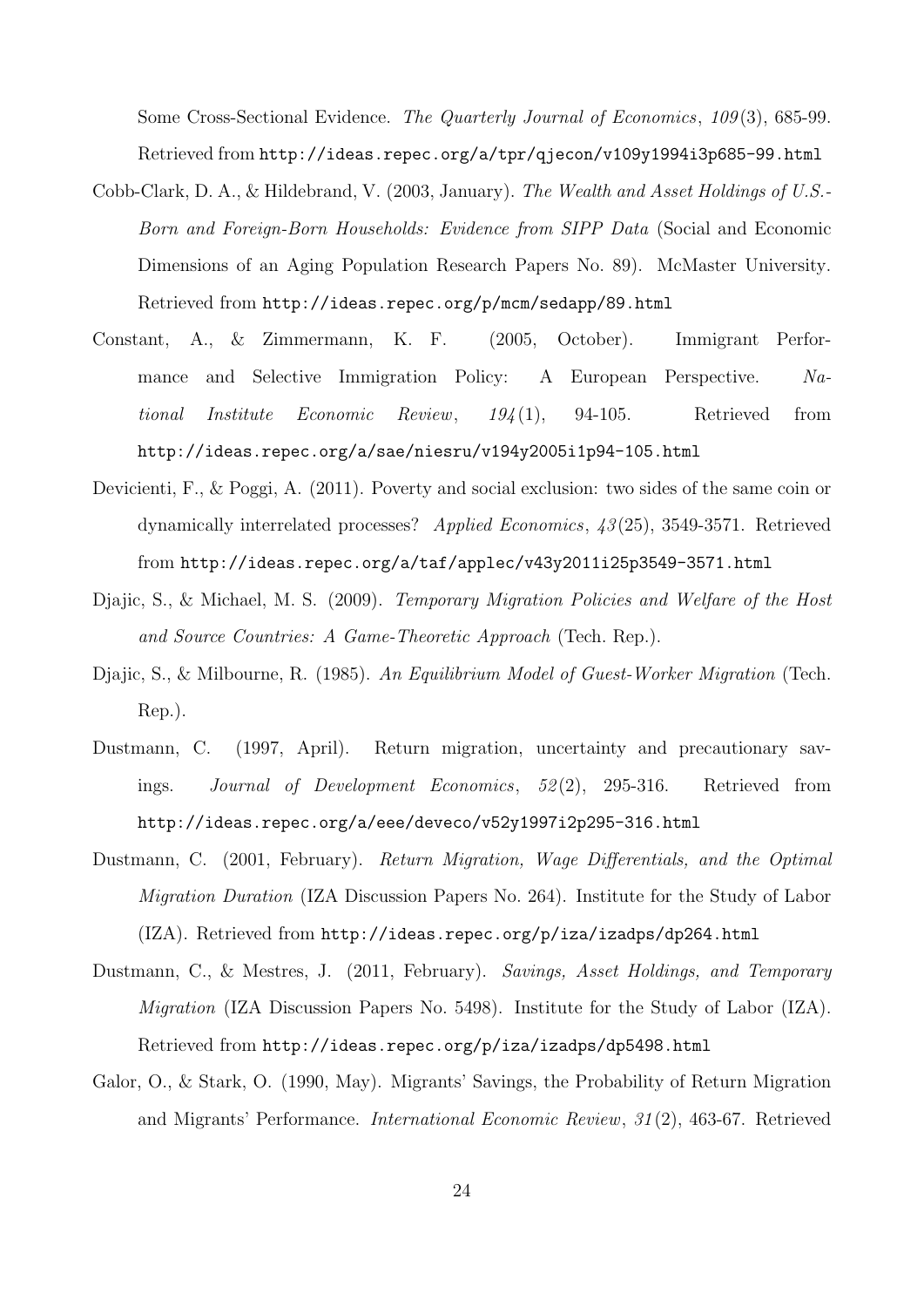from http://ideas.repec.org/a/ier/iecrev/v31y1990i2p463-67.html

- Heckman, J. J. (1981, Jan-Jun). Heterogeneity and State Dependence. In Studies in Labor Markets (p. 91-140). National Bureau of Economic Research, Inc. Retrieved from http://ideas.repec.org/h/nbr/nberch/8909.html
- Kirdar, M. G. (2009, August). Labor market outcomes, savings accumulation, and return migration. Labour Economics, 16(4), 418-428. Retrieved from http://ideas.repec.org/a/eee/labeco/v16y2009i4p418-428.html
- Lubotsky, D. (2007, October). Chutes or Ladders? A Longitudinal Analysis of Immigrant Earnings. Journal of Political Economy, 115 (5), 820-867. Retrieved from http://ideas.repec.org/a/ucp/jpolec/v115y2007i5p820-867.html
- Merkle, L., & Zimmermann, K. F. (1992, January). Savings, remittances, and return migration. *Economics Letters*, 38(1), 77-81. Retrieved from http://ideas.repec.org/a/eee/ecolet/v38y1992i1p77-81.html
- Mesnard, A. (2004, April). Temporary migration and capital market imperfections. Oxford Economic Papers, 56 (2), 242-262. Retrieved from http://ideas.repec.org/a/oup/oxecpp/v56y2004i2p242-262.html
- Oaxaca, R. (1973, October). Male-Female Wage Differentials in Urban Labor Markets. International Economic Review, 14 (3), 693-709. Retrieved from http://ideas.repec.org/a/ier/iecrev/v14y1973i3p693-709.html
- Peri, G. (2012, February). The Effect Of Immigration On Productivity: Evidence From U.S. States. The Review of Economics and Statistics, 94 (1), 348-358. Retrieved from http://ideas.repec.org/a/tpr/restat/v94y2012i1p348-358.html

Piore, M. J. (1979). Birds of Passage. Cambridge University Press.

- Rapoport, H., & Docquier, F. (2006, 00). The Economics of Migrants' Remittances. In S. Kolm & J. M. Ythier (Eds.), (Vol. 1, p. 1135-1198). Elsevier. Retrieved from http://ideas.repec.org/h/eee/givchp/2-17.html
- Stark, O., & Lucas, R. E. B. (1988, April). Migration, Remittances, and the Family. Economic Development and Cultural Change, 36 (3), 465-81. Retrieved from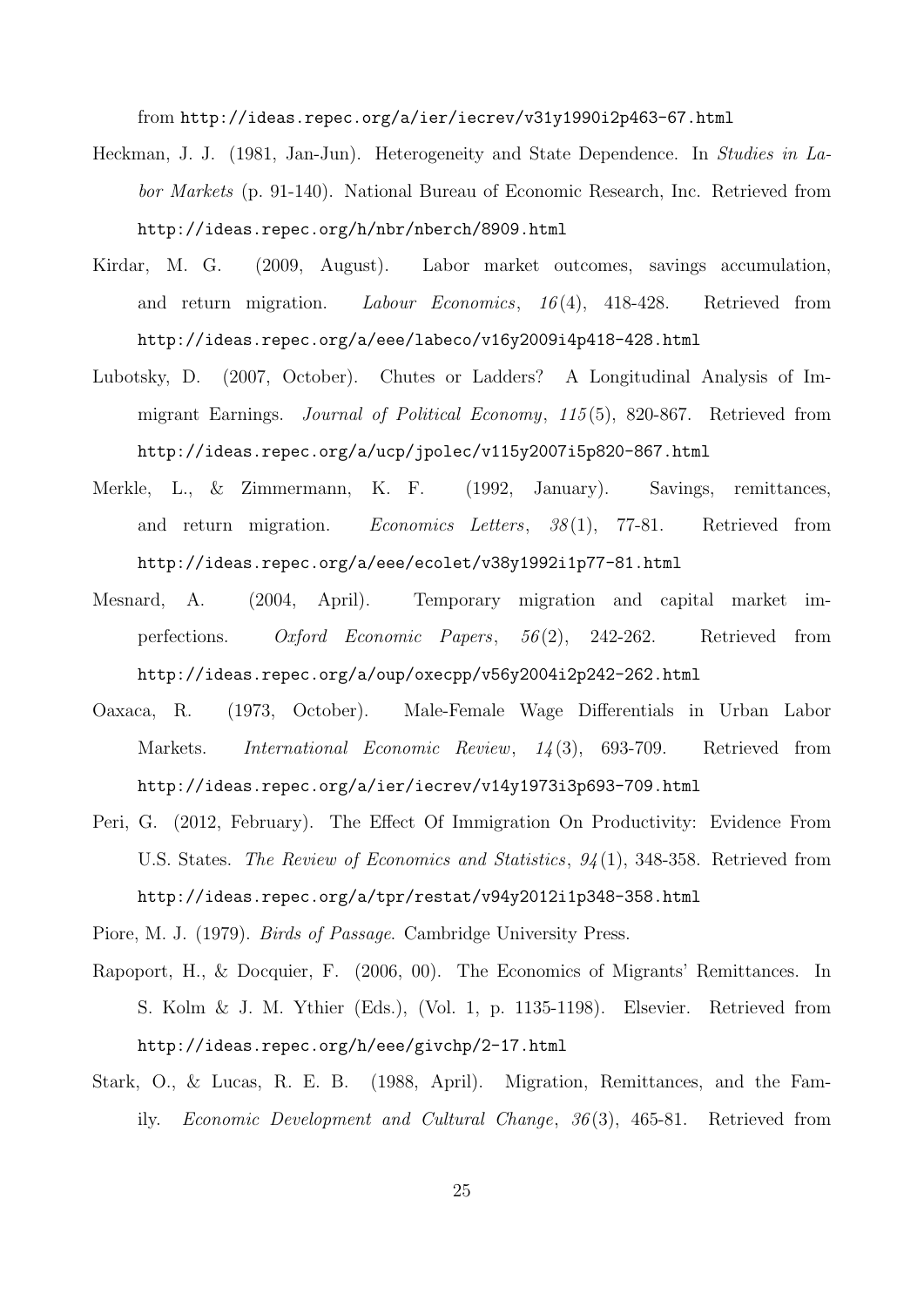http://ideas.repec.org/a/ucp/ecdecc/v36y1988i3p465-81.html

- Taylor, M., Brice, J., Buck, N., & Prentice-Lane, E. (2002). British Household Panel Survey User Manual (Tech. Rep.). University of Essex, Colchester.
- Taylor, M. P., Jenkins, S. P., & Sacker, A. (2011). Financial capability and psychological health. Journal of Economic Psychology, 32(5), 710-723. Retrieved from http://ideas.repec.org/a/eee/joepsy/v32y2011i5p710-723.html
- Train, K. (2003). Discrete Choice Methods with Simulation (No. emetr2). SUNY-Oswego, Department of Economics. Retrieved from http://ideas.repec.org/b/oet/tbooks/emetr2.html
- Wooldridge, J. M. (2005). Simple solutions to the initial conditions problem in dynamic, nonlinear panel data models with unobserved heterogeneity. Journal of Applied Econometrics, 20 (1), 39-54. Retrieved from http://ideas.repec.org/a/jae/japmet/v20y2005i1p39-54.html
- Yang, D. (2006, November). Why Do Migrants Return to Poor Countries? Evidence from Philippine Migrants' Responses to Exchange Rate Shocks. The Review of Economics and Statistics, 88 (4), 715-735. Retrieved from http://ideas.repec.org/a/tpr/restat/v88y2006i4p715-735.html
- Yu, J., de Jong, R., & Lee, L.-f. (2008, September). Quasi-maximum likelihood estimators for spatial dynamic panel data with fixed effects when both n and T are large. *Journal of Econometrics*,  $146(1)$ , 118-134. Retrieved from http://ideas.repec.org/a/eee/econom/v146y2008i1p118-134.html

26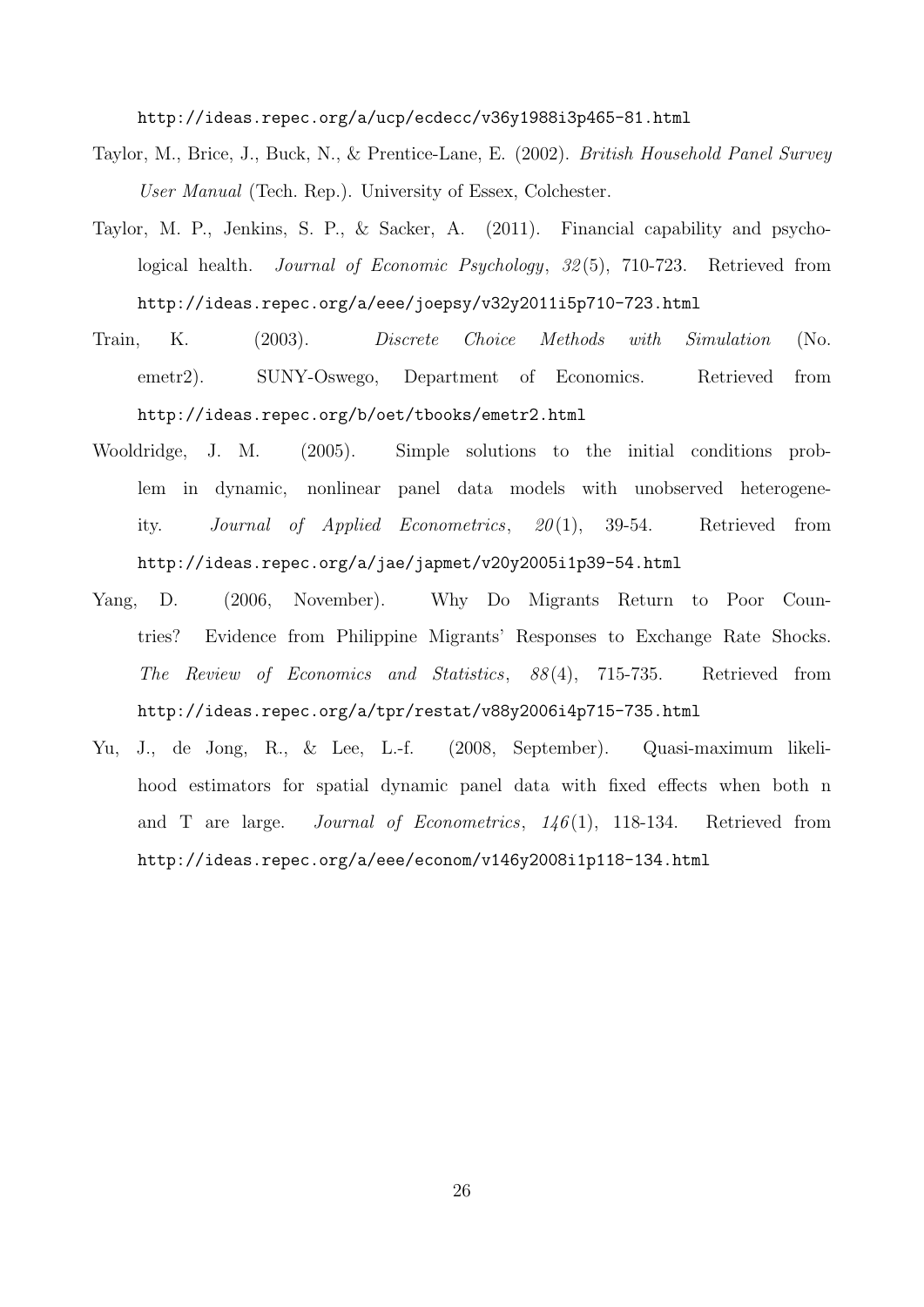| Variables                   |         | Categories Description                                                                           |
|-----------------------------|---------|--------------------------------------------------------------------------------------------------|
| <b>Dependent Variables</b>  |         |                                                                                                  |
| Saver                       | Binary  | Declare to save from Current Income: $1 = Yes$ ; $0 = No$                                        |
| Remitter                    | Binary  | Declaring to send money to residents abroad $1 = Yes$ , $0 = No$                                 |
| Amount Saved                |         | Continuous Amount saved each month from Current Income                                           |
| Remittances                 |         | Continuous Amount of Remittances send per month                                                  |
|                             |         | Index of Financial Incapability Continuous Index [-1; 1] 1=Low Capability; $-1=$ High Capability |
|                             |         |                                                                                                  |
| Socio-Demographic Controls  |         |                                                                                                  |
| <b>Individual Level</b>     |         |                                                                                                  |
| UK-Born                     | Binary  | Dummy Variable: $1 = Born$ in UK, $0=Otherwise$                                                  |
| Age                         |         | Continuous Working Age for the whole Sample : 18-65 Years                                        |
| Male                        | Binary  | Dummy variable: $1=$ Male; $0=$ Female                                                           |
| Married                     | Binary  | Dummy variable: $1 =$ Married or living in couple; $0 =$ otherwise                               |
| Employed                    | Binary  | Dummy variable: $1 = Yes$ ; $0 = No$                                                             |
| <b>Education Level</b>      | Binary  | Dummy variables for: 'No Qualification', 'O Level',                                              |
|                             |         | 'No College Degree' 'University Degree'                                                          |
|                             |         | Reference Category: 'College Degree'                                                             |
|                             |         |                                                                                                  |
| <b>Household Level</b>      |         |                                                                                                  |
| Household Type              | Binary  | Couple=1; $Single=0$                                                                             |
| Number of Children          | Ordinal | Number of children in the Household $[0-9]$                                                      |
| Net Household Income        |         | Continuous Yearly Household Income deflated by 2005 CPI                                          |
|                             |         | (divided by 100) and divided by the household size                                               |
| Household Owner             | Binary  | Head of the household is the ower of the house $1 = Yes; 0 = No$                                 |
| Mortgage                    | Binary  | The Household has mortgage for the house $1 = Yes$ ; $0 = No$                                    |
| <b>Derived Variables</b>    |         |                                                                                                  |
| Temporary                   | Binary  | Migrant staying temporary in UK                                                                  |
| <b>Holding Assets</b>       |         | Continuous Declaring on holding financial assets                                                 |
|                             |         |                                                                                                  |
| <b>Financial Evaluation</b> |         |                                                                                                  |
| Financial Situation         | Binary  | Financial situation: Alright or Difficult                                                        |
| Financial Expectation       | Binary  | Financial Expectation for the next year:                                                         |
|                             |         | Better, Worse or the Same                                                                        |
| Financial changed           | Binary  | Financial Situation changed with respect to last year:                                           |
|                             |         | Earnings Increased, Earning Decreased,                                                           |
|                             |         | Life is more expensive, Life is less expensive                                                   |
| Regional Dummies            | Binary  | Dummy variables for 'London', 'South-East', 'South-West',                                        |
|                             |         | 'East of England', 'East Midlands', 'West Midlands',                                             |
|                             |         | 'Yorkshire', 'North-East', 'North-West', 'Scotland';                                             |
|                             |         | Reference category: 'Wales'                                                                      |
| Yearly Dummies              | Binary  | Dummy variables for years 1990-2008                                                              |

### Table 1: Variable Description: BHPS 1991-2008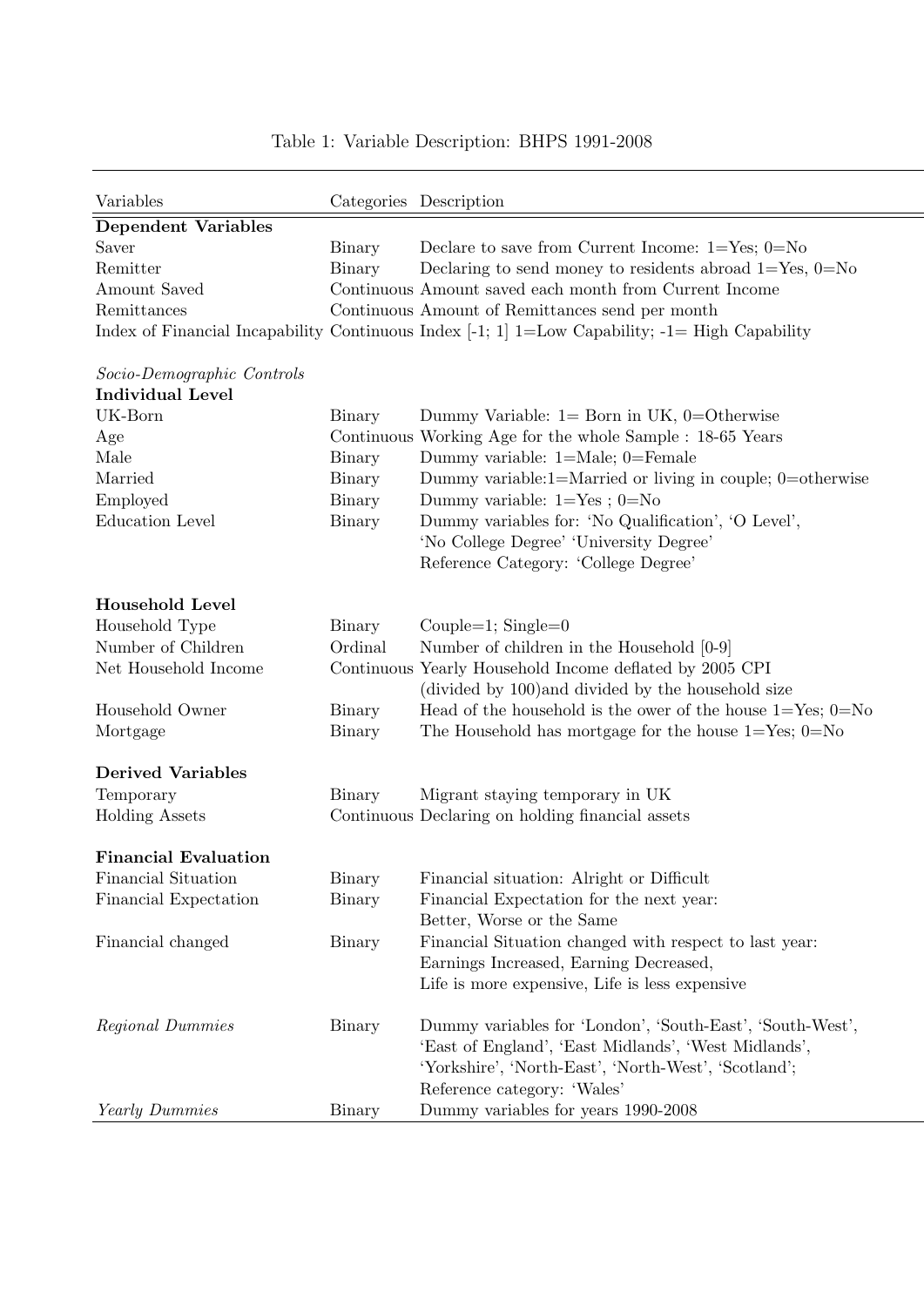|                                                | (1)            |           |        | (2)       |
|------------------------------------------------|----------------|-----------|--------|-----------|
|                                                | <b>Natives</b> |           |        | Migrants  |
|                                                | Mean           | <b>SD</b> | Mean   | <b>SD</b> |
| Individual                                     |                |           |        |           |
| Age                                            | 39.07          | 13.73     | 39.53  | 12.40     |
| $Male\%$                                       | 0.54           | 0.50      | 0.58   | 0.49      |
| Married%                                       | 0.67           | 0.47      | 0.70   | 0.46      |
| Employed $%$                                   | 0.60           | 0.49      | 0.56   | 0.50      |
| Self-employed $%$                              | 0.07           | 0.26      | 0.11   | 0.31      |
| Unemployed %                                   | 0.04           | 0.20      | 0.06   | 0.23      |
| No Qualification%                              | 0.26           | 0.44      | 0.24   | 0.43      |
| O Level $%$                                    | 0.21           | 0.41      | 0.13   | 0.33      |
| No College%                                    | 0.40           | 0.49      | 0.38   | 0.49      |
| College of University $%$                      | 0.13           | 0.33      | 0.25   | 0.43      |
| Household                                      |                |           |        |           |
| Household Type $(1=$ couple $)\%$              | 0.91           | 0.29      | 0.91   | 0.29      |
| Number of Children                             | 0.62           | 0.98      | 0.83   | 1.24      |
| Household Income $\times 10^2$                 | 29.08          | 17.83     | 29.52  | 18.85     |
| Household Owner                                | 0.73           | 0.44      | 0.74   | 0.44      |
| Mortgage %                                     | 0.25           | 0.44      | 0.24   | 0.43      |
|                                                |                |           |        |           |
| <b>Savings</b><br>Declare to save(monthly) $%$ | 0.42           | 0.49      | 0.39   | 0.49      |
| Amount of saving (monthly)                     | 155.17         | 227.97    | 167.55 | 235.25    |
| Remitter %                                     | 0.07           | 0.25      | 0.12   | 0.33      |
| Amount of Remittances                          | 227.24         | 527.29    | 268.80 | 418.72    |
| Holding Assets %                               | 0.24           | 1.35      | 0.24   | 1.34      |
| Stayed Temporary in UK                         | 0.00           | 0.00      | 0.01   | 0.08      |
| <b>Financial Situation</b>                     |                |           |        |           |
| Financial Difficult %                          | 0.09           | 0.29      | 0.14   | 0.35      |
| Financial Alright %                            | 0.91           | 0.29      | 0.86   | 0.35      |
| <b>Financial Expectations</b>                  |                |           |        |           |
| Financial Better %                             | 0.32           | 0.47      | 0.37   | 0.48      |
| Financial Worse %                              | 0.10           | 0.30      | 0.11   | 0.32      |
| Financial Same %                               | 0.57           | 0.49      | 0.52   | 0.50      |
|                                                |                |           |        |           |
| <b>Financial Changed</b>                       |                |           |        |           |
| Earnings Increased (from last year) $%$        | 0.40           | 0.49      | 0.38   | 0.49      |
| Earnings Decreased (from last year) $%$        | 0.18           | 0.38      | 0.19   | 0.39      |
| Life is Less Expenses $\%$                     | 0.07           | 0.26      | 0.06   | 0.24      |
| Life is More Expenses $%$                      | 0.20           | 0.40      | 0.20   | 0.40      |
| N                                              | 171642         |           | 7709   |           |
| Yearly Household Income deflated by 2005 CPI   |                |           |        |           |

Table 2: Summary Statistics: BHPS 1991-2008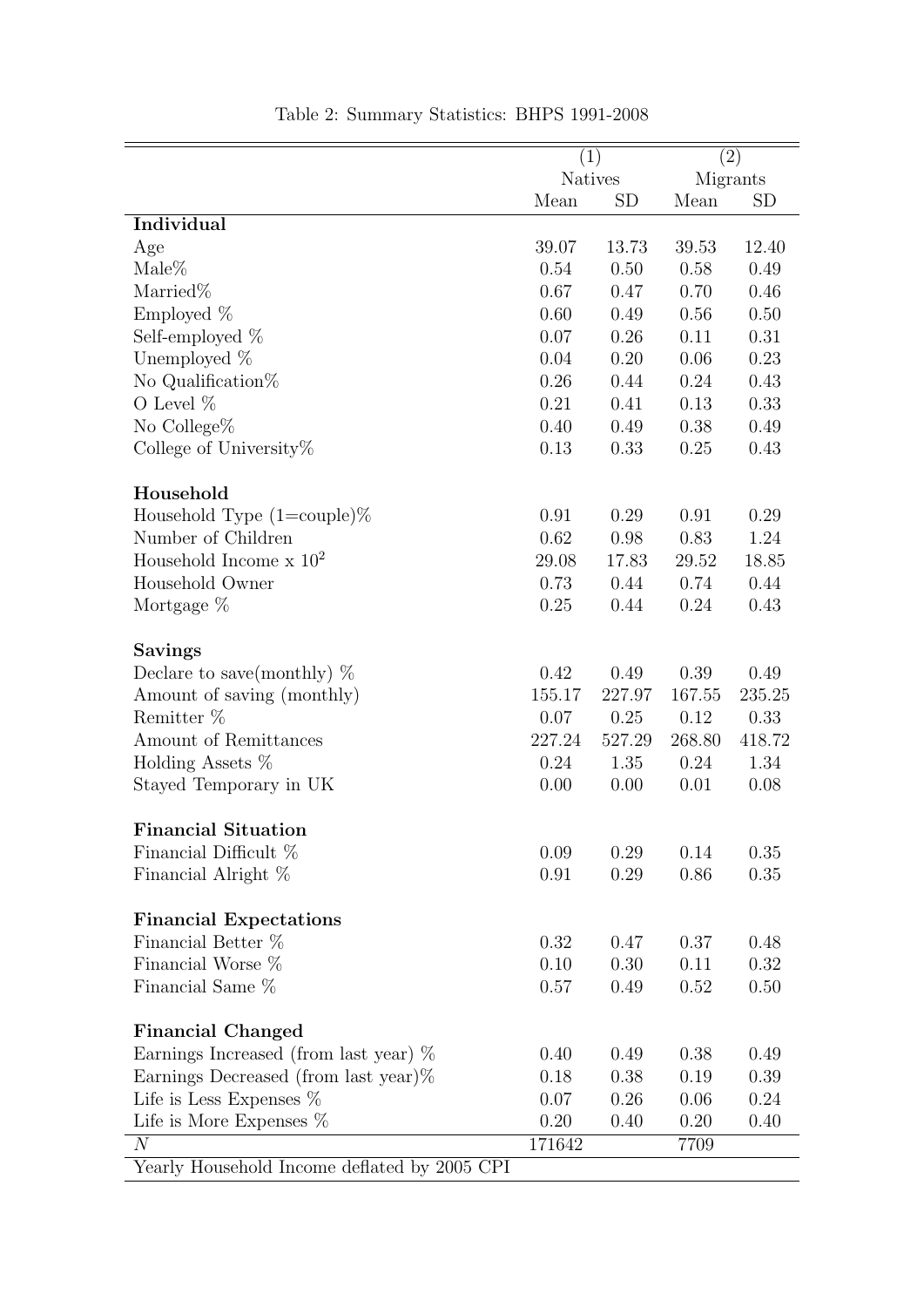|                              |        | (1)       |        | $\left( 2\right)$ |
|------------------------------|--------|-----------|--------|-------------------|
|                              |        | Temporary |        | Permanent         |
|                              | Mean   | SD        | Mean   | <b>SD</b>         |
| Age                          | 31.14  | 12.26     | 39.57  | 12.38             |
| $\text{Male} \%$             | 0.45   | 0.50      | 0.58   | 0.49              |
| Married\%                    | 0.34   | 0.48      | 0.70   | 0.46              |
| $Emploved\%$                 | 0.52   | 0.51      | 0.56   | 0.50              |
| No Qualification             | 0.27   | 0.45      | 0.24   | 0.43              |
| O level                      | 0.18   | 0.39      | 0.13   | 0.33              |
| No College                   | 0.23   | 0.42      | 0.38   | 0.49              |
| University Degree            | 0.32   | 0.47      | 0.25   | 0.43              |
| Declare to save(monthly) $%$ | 0.39   | 0.49      | 0.39   | 0.49              |
| Amount of saving (monthly)   | 59.89  | 168.88    | 58.43  | 160.20            |
| Remitter %                   | 0.05   | 0.21      | 0.12   | 0.33              |
| Amount of Remittances        | 250.00 | 430.80    | 268.90 | 419.84            |
| Holding Assets $%$           | 0.07   | 0.24      | 0.24   | 1.35              |
| Duration of Migration        | 20.26  | 10.66     | 24.72  | 13.11             |
| $\,N$                        | 144    |           | 7665   |                   |

Table 3: Summary Statistics: Temporary and Permanent Migrants

Source: British Household Panel Survey (1991-2008)

All monetary variables are deflated by 2005 CPI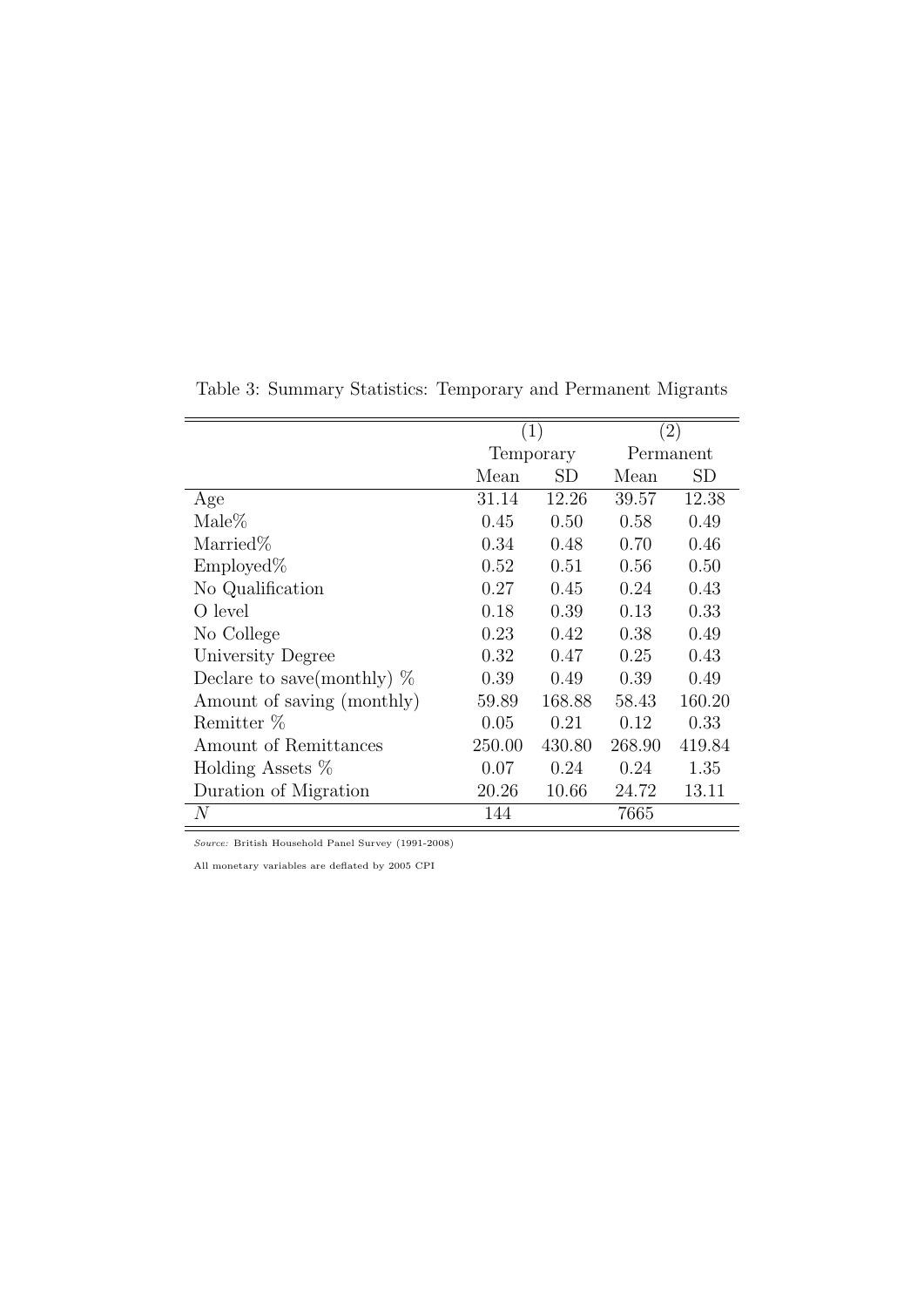|                                                                          |                           |                     | Saver                 |        |                                                                        |                           | Remitter            |                                                                                                                                                                                                                                                                                                                                    |
|--------------------------------------------------------------------------|---------------------------|---------------------|-----------------------|--------|------------------------------------------------------------------------|---------------------------|---------------------|------------------------------------------------------------------------------------------------------------------------------------------------------------------------------------------------------------------------------------------------------------------------------------------------------------------------------------|
|                                                                          | Pool Bivariate            |                     | Wooldridge Correction |        |                                                                        | Pool Bivariate            |                     | Wooldridge Correction                                                                                                                                                                                                                                                                                                              |
|                                                                          | Coeff                     | SE,                 | Coeff                 | 5E)    | Coeff                                                                  | 5E                        | Coeff               |                                                                                                                                                                                                                                                                                                                                    |
|                                                                          | $1.24***$                 | (0.01)              | $1.16***$             | (0.01) | $-0.06***$                                                             | (0.02)                    | $\frac{1}{0.05***}$ | (0.02)                                                                                                                                                                                                                                                                                                                             |
| $\begin{array}{l} \text{Saver (t-1)}\\ \text{Remitter(t-1)} \end{array}$ | $-0.05**$                 | (0.02)              | $-0.05**$             | (0.02) | $1.85***$                                                              | (0.02)                    | $1.74***$           | (0.03)                                                                                                                                                                                                                                                                                                                             |
| $\operatorname{Saver}(t_0)$                                              |                           |                     | $0.28***$             | 0.01   |                                                                        |                           | $-0.01$             | (0.02)                                                                                                                                                                                                                                                                                                                             |
| Remitter $(t_0)$                                                         |                           |                     | $-0.02$               | (0.02) |                                                                        |                           | $0.40***$           | (0.03)                                                                                                                                                                                                                                                                                                                             |
|                                                                          | 0.01                      | (0.01)              | $-0.01**$             | (0.01) | $0.08***$                                                              | 0.01                      | $0.05***$           |                                                                                                                                                                                                                                                                                                                                    |
| $\frac{Age}{Age^2}$                                                      | 0.01                      | (0.01)              | $0.01*$               | (0.01) | $-0.01***$                                                             | 0.01                      | $-0.01***$          | (0.01)                                                                                                                                                                                                                                                                                                                             |
|                                                                          | $0.03^{\ast}$             | (0.02)              | $0.01\,$              | (0.02) | $0.01\,$                                                               | (0.02)                    | $-0.01$             | (0.02)                                                                                                                                                                                                                                                                                                                             |
| Married<br>Self-employed                                                 | $0.28***$                 | (0.02)              | $0.28***$             | (0.02) | $0.30***$                                                              | (0.03)                    | $0.30***$           | (0.03)                                                                                                                                                                                                                                                                                                                             |
|                                                                          | $0.43***$                 | $\left(0.01\right)$ | $0.42***$             | 0.01   | $0.20***$                                                              | (0.02)                    | $0.20***$           |                                                                                                                                                                                                                                                                                                                                    |
| Employed<br>O level<br>No College                                        | $0.09***$                 | (0.02)              | $0.06***$             | (0.02) | $0.11***$                                                              | (0.03)                    | $0.10***$           | $\begin{array}{l} (0.02) \\ (0.03) \\ (0.03) \\ (0.03) \\ (0.01) \\ (0.04) \\ (0.05) \\ (0.03) \\ (0.03) \\ (0.03) \\ (0.03) \\ (0.03) \\ (0.03) \\ (0.03) \\ (0.03) \\ (0.03) \\ (0.03) \\ (0.03) \\ (0.03) \\ (0.03) \\ (0.03) \\ (0.03) \\ (0.03) \\ (0.03) \\ (0.03) \\ (0.03) \\ (0.03) \\ (0.03) \\ (0.03) \\ (0.03) \\ (0.$ |
|                                                                          | $0.13***$                 | (0.02)              | $0.08***$             | 0.02   | $0.17***$                                                              | (0.03)                    | $0.16***$           |                                                                                                                                                                                                                                                                                                                                    |
| Jniversity degree                                                        | $0.23***$                 | 0.02                | $0.16***$             | (0.02) | $0.28***$                                                              | (0.03)                    | $0.28***$           |                                                                                                                                                                                                                                                                                                                                    |
| Net Household Income                                                     | $0.01***$                 | $\left(0.01\right)$ | $-0.01***$            | (0.01) | $0.01***$                                                              | (0.01)                    | $0.01***$           |                                                                                                                                                                                                                                                                                                                                    |
| Household Owner<br>Household Type                                        | $0.18***$                 | (0.01)              | $0.04*$               | (0.02) | $-0.12***$                                                             | (0.02)                    | $-0.12***$          |                                                                                                                                                                                                                                                                                                                                    |
|                                                                          | $0.08***$                 | (0.02)              | 0.03                  | (0.02) | $-0.10***$                                                             | (0.03)                    | $-0.09***$          |                                                                                                                                                                                                                                                                                                                                    |
| Number of Childrens                                                      | $-0.09***$                | (0.01)              | $-0.04***$            | 0.01   | $-0.12***$                                                             | 0.01                      | $-0.33***$          | (0.02)                                                                                                                                                                                                                                                                                                                             |
| Asset Holders                                                            | $0.04***$                 | (0.01)              | $0.02***$             | 0.01   | $0.01***$                                                              | 0.01                      | $0.01\,$            | (0.01)                                                                                                                                                                                                                                                                                                                             |
| <b>Temporary Migrant</b>                                                 | $-0.40$                   | (65.0)              | $-0.30$               | (0.53) | $-0.66$                                                                | 0.66)                     | $-0.46$             | (0.61)                                                                                                                                                                                                                                                                                                                             |
| Uk-born                                                                  | $0.05*$                   | (0.03)              | 0.03                  | (0.03) | $-0.22***$                                                             | (0.03)                    | $-0.19***$          | (0.04)                                                                                                                                                                                                                                                                                                                             |
| Constant                                                                 | $-1.63***$                | 0.07                | $1.57***$             | 0.07   | $3.67***$                                                              | 0.12                      | $3.53***$           | 0.12                                                                                                                                                                                                                                                                                                                               |
| $\widetilde{[x]}$<br>Average Variables                                   | $\mathsf{S}^{\mathsf{O}}$ | $\overline{S}$      | ${\rm Yes}$           | Yes    | $\rm \stackrel{\circ}{\rm \stackrel{\circ}{\rm \scriptscriptstyle M}}$ | $\mathsf{S}^{\mathsf{O}}$ | ${\rm Yes}$         | ${\rm Yes}$                                                                                                                                                                                                                                                                                                                        |
| Regional Dummies                                                         | Yes                       | Yes                 | Yes                   | Yes    | Yes                                                                    | $Y$ es                    | Yes                 | Yes                                                                                                                                                                                                                                                                                                                                |
| Year Dummies                                                             | Yes                       | Yes                 | Yes                   | Yes    | Yes                                                                    | $Y$ es                    | Yes                 | Yes                                                                                                                                                                                                                                                                                                                                |
| Z                                                                        |                           |                     | 95680                 |        |                                                                        | 95628                     |                     |                                                                                                                                                                                                                                                                                                                                    |

Table 4: Bivariate Dynamic Model for Savers and Remitters Table 4: Bivariate Dynamic Model for Savers and Remitters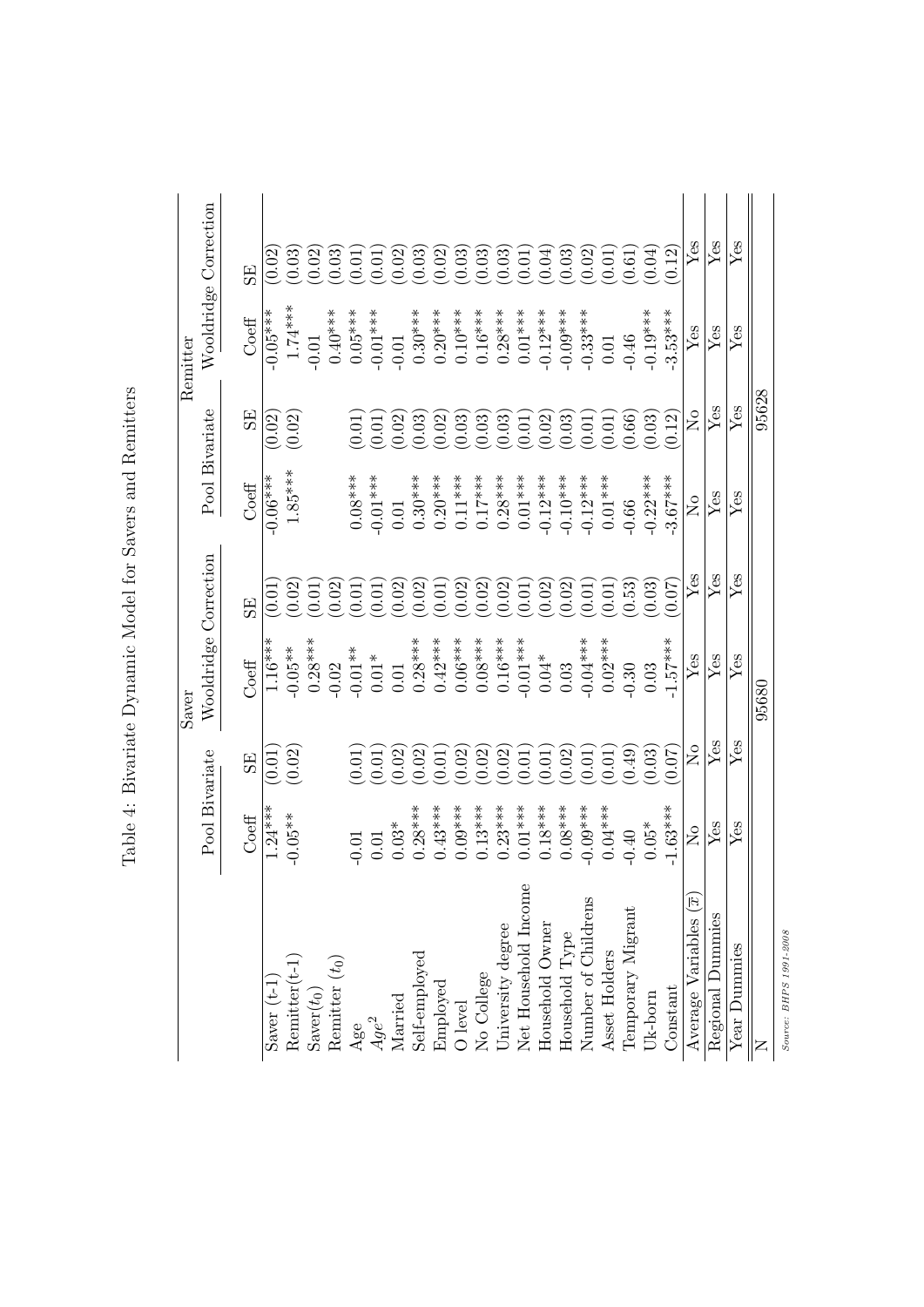|                                                                                                                                                                             |                                                                                                                                                                                    |                                                                                                                                                                 |                                                                                                                                                                |                                                                                                                                                               | $\overline{(5)}$                                                                                                                                                |                                                                                                                                                                                       |
|-----------------------------------------------------------------------------------------------------------------------------------------------------------------------------|------------------------------------------------------------------------------------------------------------------------------------------------------------------------------------|-----------------------------------------------------------------------------------------------------------------------------------------------------------------|----------------------------------------------------------------------------------------------------------------------------------------------------------------|---------------------------------------------------------------------------------------------------------------------------------------------------------------|-----------------------------------------------------------------------------------------------------------------------------------------------------------------|---------------------------------------------------------------------------------------------------------------------------------------------------------------------------------------|
|                                                                                                                                                                             | (1)<br>p11                                                                                                                                                                         | (2)<br>p10                                                                                                                                                      | (3)<br>p01                                                                                                                                                     | (4)<br>p00                                                                                                                                                    | Remitter                                                                                                                                                        | (6)<br>Saver                                                                                                                                                                          |
|                                                                                                                                                                             | $0.015***$                                                                                                                                                                         | $0.445***$                                                                                                                                                      | $-0.020***$                                                                                                                                                    | $-0.440***$                                                                                                                                                   | $0.460***$                                                                                                                                                      | $-0.005***$                                                                                                                                                                           |
| Save $(t-1)$ $(d)$                                                                                                                                                          |                                                                                                                                                                                    |                                                                                                                                                                 |                                                                                                                                                                |                                                                                                                                                               |                                                                                                                                                                 |                                                                                                                                                                                       |
|                                                                                                                                                                             | (0.0007)                                                                                                                                                                           | (0.0039)                                                                                                                                                        | (0.0008)                                                                                                                                                       | (0.0039)                                                                                                                                                      | (0.0039)                                                                                                                                                        | (0.0013)                                                                                                                                                                              |
| Remit $(t-1)$ (d)                                                                                                                                                           | $0.182***$                                                                                                                                                                         | $-0.200***$                                                                                                                                                     | $0.270***$                                                                                                                                                     | $-0.252***$                                                                                                                                                   | $-0.018**$                                                                                                                                                      | $0.451***$                                                                                                                                                                            |
|                                                                                                                                                                             | (0.0053)                                                                                                                                                                           | (0.0055)                                                                                                                                                        | (0.0064)                                                                                                                                                       | (0.0071)                                                                                                                                                      | (0.0075)                                                                                                                                                        | (0.0089)                                                                                                                                                                              |
| Age                                                                                                                                                                         | $0.003***$                                                                                                                                                                         | $-0.004***$                                                                                                                                                     | $0.004***$                                                                                                                                                     | $-0.003***$                                                                                                                                                   | $-0.001$                                                                                                                                                        | $0.006***$                                                                                                                                                                            |
|                                                                                                                                                                             | (0.0001)                                                                                                                                                                           | (0.0011)                                                                                                                                                        | (0.0002)                                                                                                                                                       | (0.0011)                                                                                                                                                      | (0.0011)                                                                                                                                                        | (0.0004)                                                                                                                                                                              |
| Agesq                                                                                                                                                                       | $-0.001***$                                                                                                                                                                        | $0.001***$                                                                                                                                                      | $-0.001***$                                                                                                                                                    | $0.001**$                                                                                                                                                     | 0.001                                                                                                                                                           | $-0.001***$                                                                                                                                                                           |
|                                                                                                                                                                             | (0.0001)                                                                                                                                                                           | (0.0001)                                                                                                                                                        | (0.0001)                                                                                                                                                       | (0.0001)                                                                                                                                                      | (0.0001)                                                                                                                                                        | (0.0001)                                                                                                                                                                              |
| Married (d)                                                                                                                                                                 | 0.004                                                                                                                                                                              | $0.011*$                                                                                                                                                        | $-0.004$                                                                                                                                                       | $-0.015*$                                                                                                                                                     | $0.011*$                                                                                                                                                        | 0.001                                                                                                                                                                                 |
|                                                                                                                                                                             | (0.0008)                                                                                                                                                                           | (0.0057)                                                                                                                                                        | (0.0011)                                                                                                                                                       | (0.0058)                                                                                                                                                      | (0.0059)                                                                                                                                                        | (0.0019)                                                                                                                                                                              |
| Self-employed (d)                                                                                                                                                           | $0.021***$                                                                                                                                                                         | $0.091***$                                                                                                                                                      | $0.011***$                                                                                                                                                     | $-0.121***$                                                                                                                                                   | $0.111***$                                                                                                                                                      | $0.031***$                                                                                                                                                                            |
|                                                                                                                                                                             | (0.0022)                                                                                                                                                                           | (0.0083)                                                                                                                                                        | (0.0019)                                                                                                                                                       | (0.0083)                                                                                                                                                      | (0.0086)                                                                                                                                                        | (0.0039)                                                                                                                                                                              |
| Employ(d)                                                                                                                                                                   | $0.013***$                                                                                                                                                                         | $0.151***$                                                                                                                                                      | $0.003***$                                                                                                                                                     | $-0.166***$                                                                                                                                                   | $0.163***$                                                                                                                                                      |                                                                                                                                                                                       |
|                                                                                                                                                                             | (0.0007)                                                                                                                                                                           | (0.0047)                                                                                                                                                        | (0.0010)                                                                                                                                                       | (0.0049)                                                                                                                                                      | (0.0049)                                                                                                                                                        | (0.0016)                                                                                                                                                                              |
| $O$ level $(d)$                                                                                                                                                             | $0.006***$                                                                                                                                                                         | $0.028***$                                                                                                                                                      | $0.004***$                                                                                                                                                     | $-0.037***$                                                                                                                                                   | $0.033***$                                                                                                                                                      | $0.009***$                                                                                                                                                                            |
|                                                                                                                                                                             | (0.0013)                                                                                                                                                                           | (0.0067)                                                                                                                                                        | (0.0015)                                                                                                                                                       | (0.0068)                                                                                                                                                      | (0.0069)                                                                                                                                                        | (0.0027)                                                                                                                                                                              |
|                                                                                                                                                                             | $0.008***$                                                                                                                                                                         | $0.041***$                                                                                                                                                      | $0.006***$                                                                                                                                                     | $-0.055***$                                                                                                                                                   | $0.049***$                                                                                                                                                      | $0.014***$                                                                                                                                                                            |
|                                                                                                                                                                             | (0.0010)                                                                                                                                                                           | (0.0057)                                                                                                                                                        | (0.0012)                                                                                                                                                       | (0.0058)                                                                                                                                                      | (0.0059)                                                                                                                                                        | (0.0021)                                                                                                                                                                              |
|                                                                                                                                                                             | $0.016***$                                                                                                                                                                         | $0.073***$                                                                                                                                                      | $0.010***$                                                                                                                                                     | $-0.100***$                                                                                                                                                   | $0.090***$                                                                                                                                                      | $0.026***$                                                                                                                                                                            |
|                                                                                                                                                                             |                                                                                                                                                                                    |                                                                                                                                                                 |                                                                                                                                                                |                                                                                                                                                               |                                                                                                                                                                 |                                                                                                                                                                                       |
| Net Household Income                                                                                                                                                        | $0.001***$                                                                                                                                                                         | $0.004***$                                                                                                                                                      | $0.001***$                                                                                                                                                     | $-0.005***$                                                                                                                                                   | $0.005***$                                                                                                                                                      | $0.001***$                                                                                                                                                                            |
|                                                                                                                                                                             |                                                                                                                                                                                    |                                                                                                                                                                 |                                                                                                                                                                |                                                                                                                                                               |                                                                                                                                                                 |                                                                                                                                                                                       |
|                                                                                                                                                                             |                                                                                                                                                                                    | $0.070***$                                                                                                                                                      | $-0.009***$                                                                                                                                                    | $-0.059***$                                                                                                                                                   | $0.068***$                                                                                                                                                      | $-0.010***$                                                                                                                                                                           |
|                                                                                                                                                                             |                                                                                                                                                                                    |                                                                                                                                                                 |                                                                                                                                                                |                                                                                                                                                               |                                                                                                                                                                 |                                                                                                                                                                                       |
|                                                                                                                                                                             |                                                                                                                                                                                    |                                                                                                                                                                 |                                                                                                                                                                |                                                                                                                                                               |                                                                                                                                                                 |                                                                                                                                                                                       |
|                                                                                                                                                                             |                                                                                                                                                                                    |                                                                                                                                                                 |                                                                                                                                                                |                                                                                                                                                               |                                                                                                                                                                 |                                                                                                                                                                                       |
|                                                                                                                                                                             |                                                                                                                                                                                    |                                                                                                                                                                 |                                                                                                                                                                |                                                                                                                                                               |                                                                                                                                                                 |                                                                                                                                                                                       |
|                                                                                                                                                                             |                                                                                                                                                                                    |                                                                                                                                                                 |                                                                                                                                                                |                                                                                                                                                               |                                                                                                                                                                 |                                                                                                                                                                                       |
|                                                                                                                                                                             |                                                                                                                                                                                    |                                                                                                                                                                 |                                                                                                                                                                |                                                                                                                                                               |                                                                                                                                                                 |                                                                                                                                                                                       |
|                                                                                                                                                                             |                                                                                                                                                                                    |                                                                                                                                                                 |                                                                                                                                                                |                                                                                                                                                               |                                                                                                                                                                 |                                                                                                                                                                                       |
|                                                                                                                                                                             |                                                                                                                                                                                    |                                                                                                                                                                 |                                                                                                                                                                |                                                                                                                                                               |                                                                                                                                                                 |                                                                                                                                                                                       |
|                                                                                                                                                                             |                                                                                                                                                                                    |                                                                                                                                                                 |                                                                                                                                                                |                                                                                                                                                               |                                                                                                                                                                 |                                                                                                                                                                                       |
|                                                                                                                                                                             |                                                                                                                                                                                    |                                                                                                                                                                 |                                                                                                                                                                |                                                                                                                                                               |                                                                                                                                                                 |                                                                                                                                                                                       |
|                                                                                                                                                                             |                                                                                                                                                                                    |                                                                                                                                                                 |                                                                                                                                                                |                                                                                                                                                               |                                                                                                                                                                 |                                                                                                                                                                                       |
| No college degree (d)<br>University degree (d)<br>Household Owner(d)<br>Household Type (d)<br>Number of Children<br>Asset Holders<br>Temporary Migrant (d)<br>Uk-born $(d)$ | (0.0018)<br>(0.0001)<br>$-0.002**$<br>(0.0007)<br>$-0.002*$<br>(0.0012)<br>$-0.005***$<br>(0.0004)<br>$0.001***$<br>(0.0001)<br>$-0.014***$<br>(0.0037)<br>$-0.008***$<br>(0.0018) | (0.0075)<br>(0.0002)<br>(0.0048)<br>$0.033***$<br>(0.0083)<br>$-0.027***$<br>(0.002)<br>$0.013***$<br>(0.0021)<br>$-0.132$<br>(0.161)<br>$0.028***$<br>(0.0106) | (0.0018)<br>(0.0001)<br>(0.0011)<br>$-0.006***$<br>(0.0018)<br>$-0.004***$<br>(0.0005)<br>0.001<br>(0.0002)<br>$-0.016$<br>(0.0100)<br>$-0.013***$<br>(0.0024) | (0.0076)<br>(0.0002)<br>(0.0049)<br>$-0.025***$<br>(0.0084)<br>$0.037***$<br>(0.0024)<br>$-0.014***$<br>(0.0021)<br>0.162<br>(0.1570)<br>$-0.005$<br>(0.0109) | (0.0078)<br>(0.0002)<br>(0.0050)<br>$0.031***$<br>(0.0086)<br>$-0.033***$<br>(0.0024)<br>$0.014***$<br>(0.0022)<br>$-0.146$<br>(0.1610)<br>$0.019*$<br>(0.0112) | $0.016***$<br>(0.0035)<br>(0.0001)<br>(0.0019)<br>$-0.008***$<br>(0.0030)<br>$-0.0101***$<br>(0.0009)<br>$0.001***$<br>(0.00032)<br>$-0.030**$<br>(0.0135)<br>$-0.022***$<br>(0.0040) |

Table 5: Marginal Effects of the Bivariate Dynamic Model for Savers and Remitters

Marginal effects; Standard errors in parentheses

(d) for discrete change of dummy variable from 0 to 1

 $\stackrel{*}{\rightarrow} p < 0.10, \stackrel{*}{\rightarrow} p < 0.05, \stackrel{*}{\rightarrow} p < 0.01$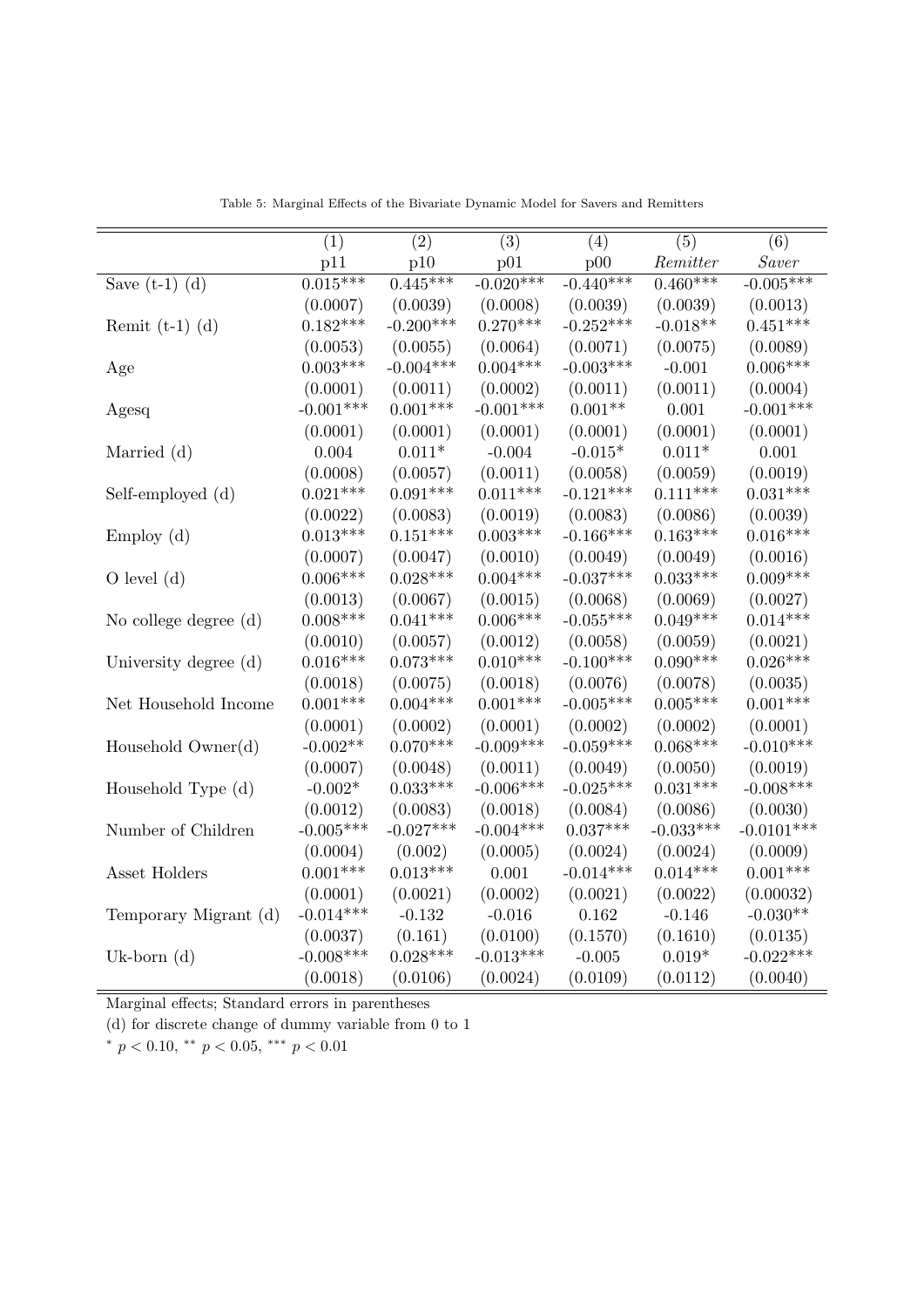|                                 | (1)         | (2)         |
|---------------------------------|-------------|-------------|
|                                 | Coeff/SE    | Coeff/SE    |
| Age                             | 0.001       | $-0.010$    |
|                                 | (0.006)     | (0.008)     |
| Agesq                           | $-0.001$    | 0.001       |
|                                 | (0.001)     | (0.001)     |
| Male                            | $-0.080***$ | $-0.077$    |
|                                 | (0.0231)    | 0.0226      |
| Married                         | $-0.049$    | 0.008       |
|                                 | (0.010)     | (0.037)     |
| Self Employed                   | $0.260***$  | $0.300***$  |
|                                 | ((0.049))   | (0.053)     |
| Employed                        | $0.201***$  | $0.192***$  |
|                                 | (0.008)     | (0.036)     |
| Unemployed                      | 0.072       | 0.093       |
|                                 | (0.010)     | (0.087)     |
| O Level                         | $-0.018$    | $-0.017$    |
|                                 | (0.050)     | (0.066)     |
| No College                      | 0.057       | 0.038       |
|                                 | (0.039)     | (0.052)     |
| University Degree               | $0.245***$  | $0.192***$  |
|                                 | (0.045)     | (0.055)     |
| HouseOwner                      | $-0.020$    | $-0.046$    |
|                                 | (0.010)     | (0.034)     |
| Household Type                  | $-0.005$    | $-0.056$    |
|                                 | (0.013)     | (0.053)     |
| Assets Holding $x10^2$          | $0.004***$  | $0.001***$  |
|                                 | (0.040)     | (0.001)     |
| Index of Financial Incapability |             | $-5.423***$ |
|                                 |             | (0.796)     |
| Temporary                       | $\,0.095\,$ | $0.260*$    |
|                                 | (0.179)     | (0.142)     |
| Constant                        | $2.082***$  | $2.161***$  |
|                                 | (0.299)     | (0.174)     |
| $\sigma_u$                      |             | $0.306***$  |
|                                 |             | (0.014)     |
| $\sigma_e$                      |             | $0.300***$  |
|                                 |             | (0.006)     |
| ${\bf N}$                       | 1562        | 1562        |

Table 6: Tobit Estimation for Amount of Savings (Logarithm)

Estimation only for Non-UK Born;

Regional and Year dummies included but not reported. Standard errors in parentheses

 $*$   $p$   $<$   $0.10$  ,  $^{**}$   $p$   $<$   $0.05,$   $^{***}$   $p$   $<$   $0.01$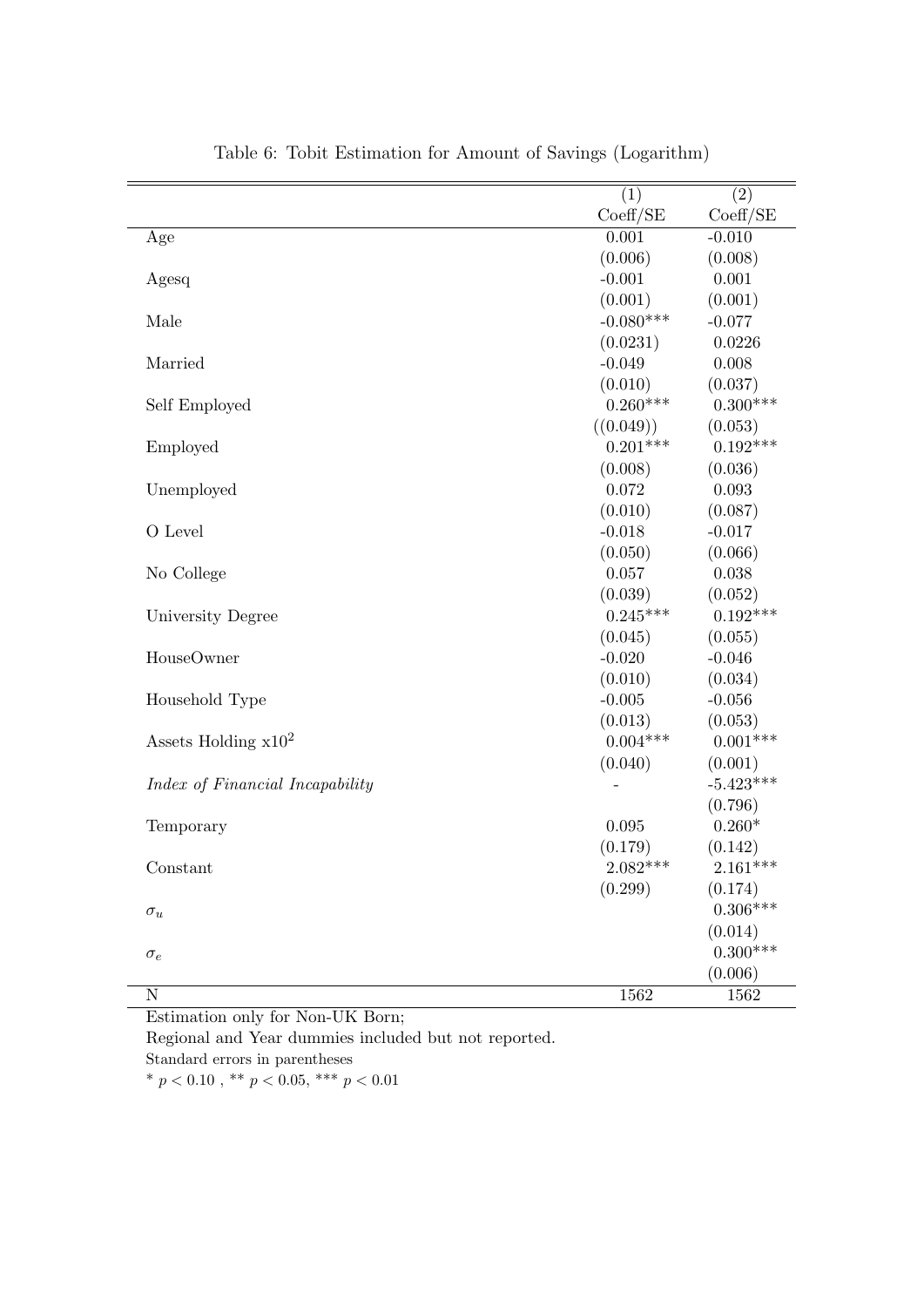| Savings                                                          |                                                         |                                                |
|------------------------------------------------------------------|---------------------------------------------------------|------------------------------------------------|
|                                                                  | Natives vs. Migrants-Without Index                      | Migrants -with Index<br>Natives vs.            |
| $\widehat{\Delta}^{Tobit}$                                       |                                                         |                                                |
|                                                                  | $\begin{array}{c} 0.29 \\ (0.404) \\ 0.014 \end{array}$ | $-2.029**$<br>(1.027)<br>-2.038**              |
| Explained part                                                   |                                                         |                                                |
|                                                                  | (0.040)                                                 | (1.030)                                        |
| in % of $\widehat{\Delta}^{Tobit}$                               |                                                         |                                                |
| Unexplained part                                                 | $\left[49.94\right]$ $\left[0.015\right]$               | $\begin{bmatrix} 95.46 \\ 0.092 \end{bmatrix}$ |
|                                                                  | (0.0096)                                                | (0.087)                                        |
| in % of $\widehat{\Delta}^{Tobit}$                               | [50.06]                                                 | $\left[4.54\right]$                            |
| $Savings + Remittances$                                          |                                                         |                                                |
|                                                                  | Natives vs. Migrants-Without Index                      | Migrants-with Index<br>Natives vs.             |
| $\widehat{\Delta}^{Tobit}$                                       |                                                         | $-4.70***$                                     |
|                                                                  |                                                         |                                                |
| Explained part                                                   | $\begin{array}{c} 0.066 \\ (1.28) \\ 0.033 \end{array}$ | $(2.35)$<br>-4.72***                           |
|                                                                  | (1.29)                                                  | (2.36)                                         |
| in % of $\widehat{\Delta}^{Tobit}$                               |                                                         |                                                |
| Unexplained part                                                 | $\begin{bmatrix} 38.91 \ 0.033 \end{bmatrix}$           | $\begin{bmatrix} 99.01 \\ 0.015 \end{bmatrix}$ |
|                                                                  | (0.023)                                                 | (0.018)                                        |
| in % of $\widehat{\Delta}^{\textit{Tobit}}$                      | [61.09]                                                 | [0.9]                                          |
| ***Comparison between the decomposition                          |                                                         |                                                |
| without Index of Financial Incapability and                      |                                                         |                                                |
| yability<br>then Including the Index of Financial Incap          |                                                         |                                                |
| Logarithm of savings in both cases decomposed                    |                                                         |                                                |
| in parenthesis<br>Bootstrap (50) replications; standard errors   |                                                         |                                                |
| Number of observations: Group $(A) = 42213$ ; Group $(B) = 1562$ |                                                         |                                                |

Table 7: Decomposition Mode for Tobit: Natives vs Migrants Table 7: Decomposition Mode for Tobit: Natives vs Migrants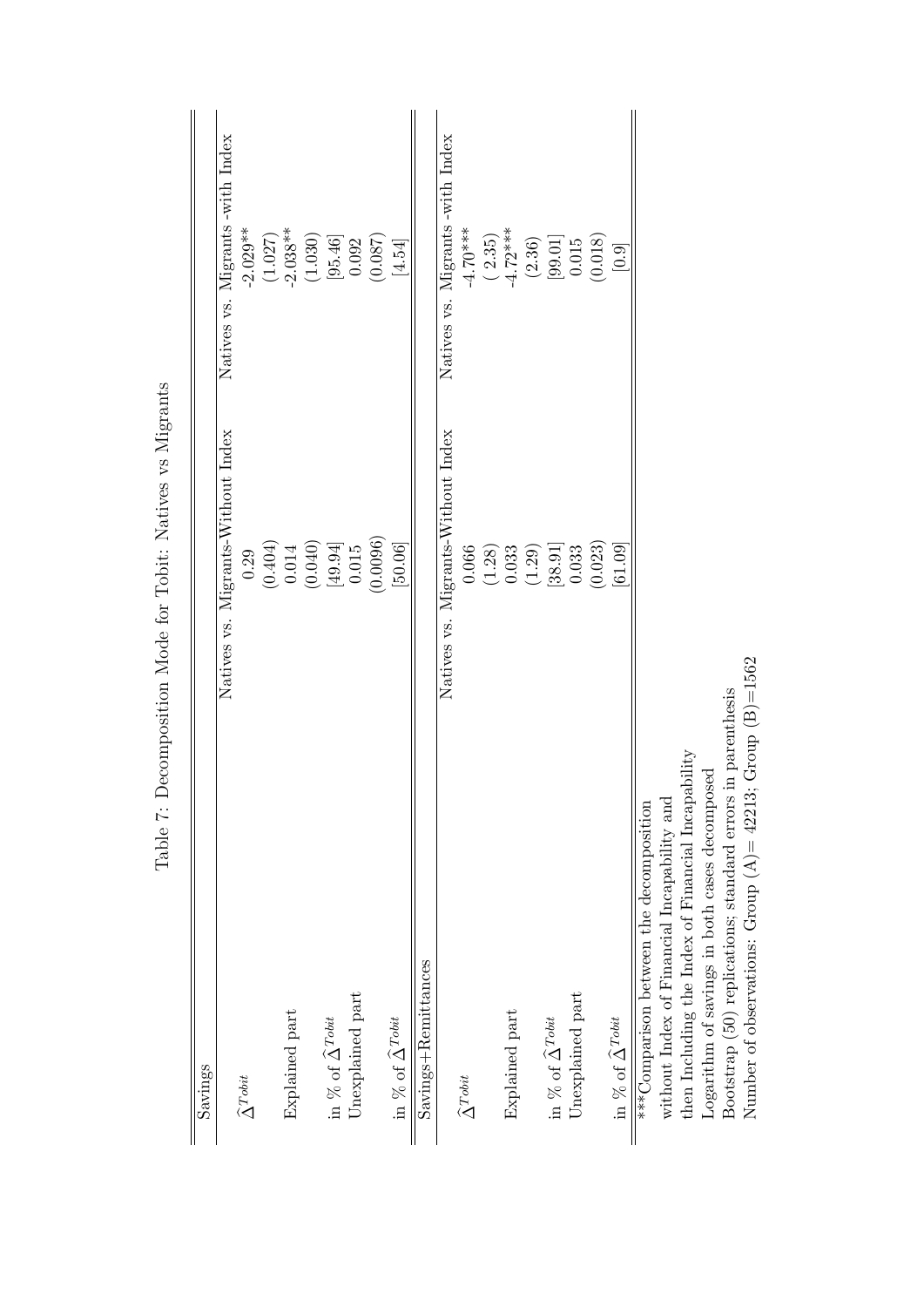

Figure 1: Savings, Income and Unemployment for Migrants (1991-2008)

(a) Savings and Unemployment

(b) Saving and Household Income

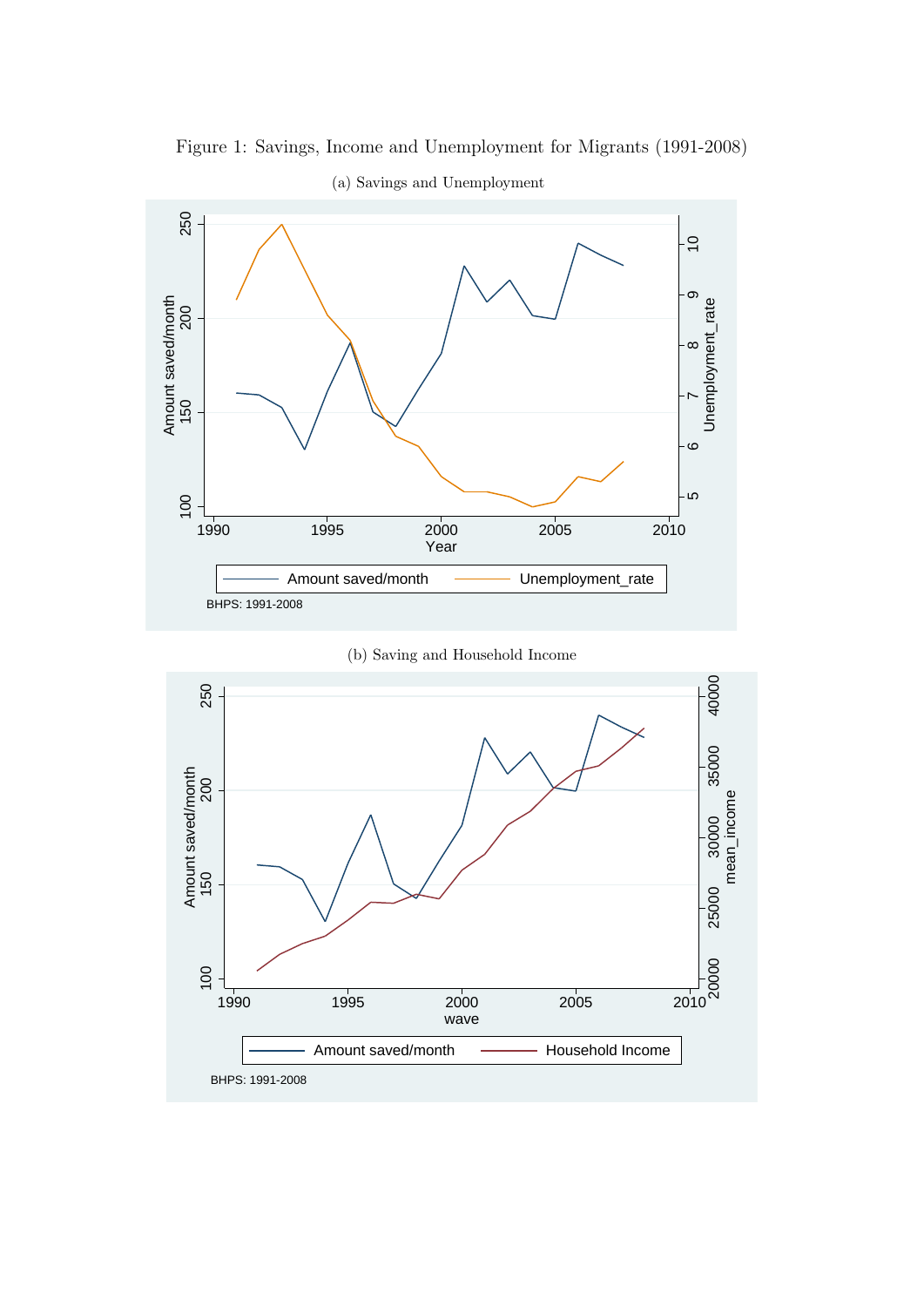Figure 2: Savings and Remittances Trends (1991-2008)



(a) Savings and Remittances Migrants

(b) Permanent and Temporary Migrants